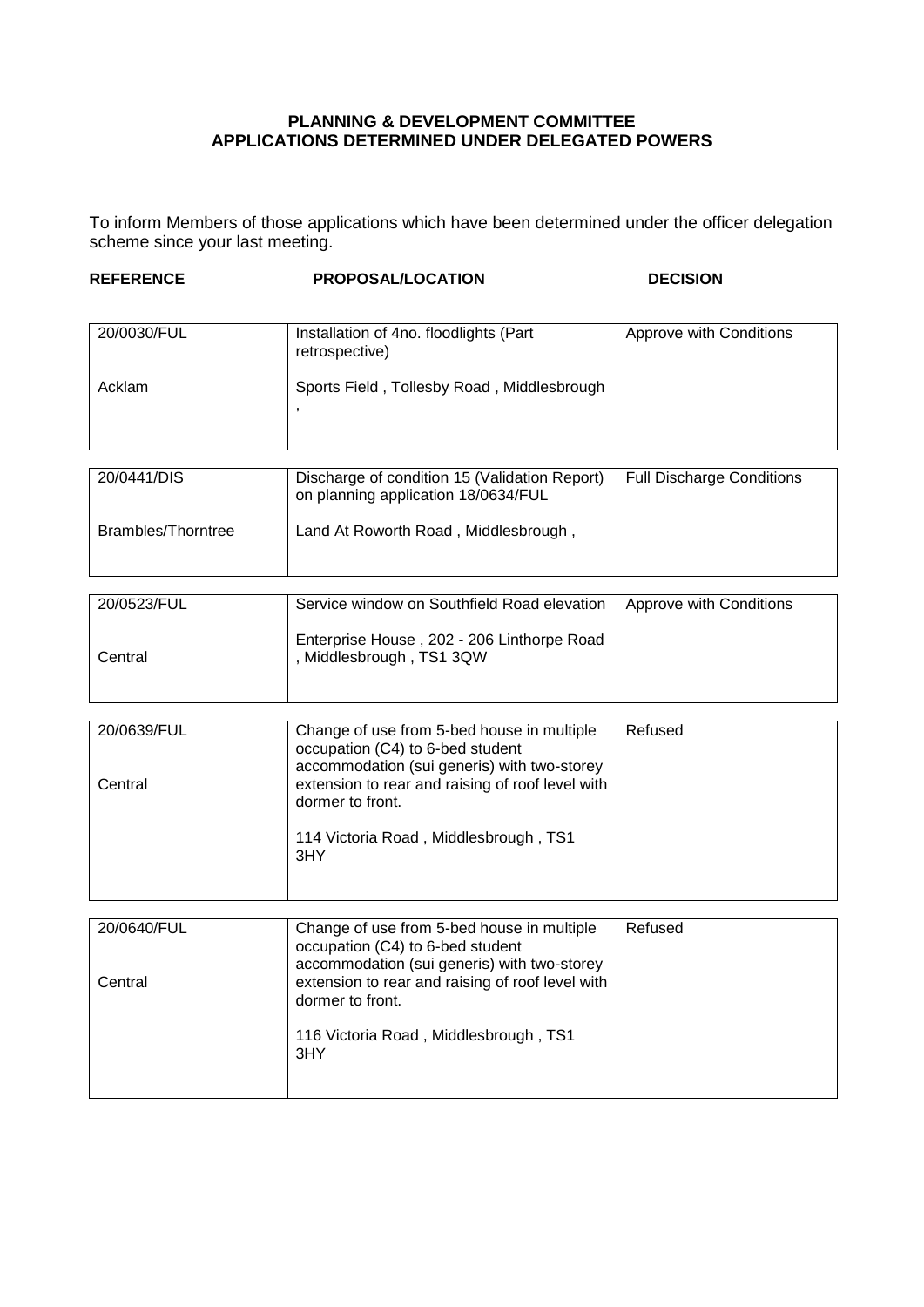| 20/0641/FUL<br>Central | First and second floor extension to rear and<br>raising of roof level with dormer windows to<br>front and side and alterations to the shop<br>front on ground floor.<br>118 Victoria Road, Middlesbrough, TS1<br>3HY | Refused                          |
|------------------------|----------------------------------------------------------------------------------------------------------------------------------------------------------------------------------------------------------------------|----------------------------------|
| 20/0672/DIS            | Discharge of condition no 3 (Details of the                                                                                                                                                                          | <b>Full Discharge Conditions</b> |
|                        | Gabion Wall) on planning application<br>20/0375/FUL                                                                                                                                                                  |                                  |
| Central                | S K Chilled Foods, Brighouse Road,                                                                                                                                                                                   |                                  |
|                        | Middlesbrough, TS2 1RT                                                                                                                                                                                               |                                  |
|                        |                                                                                                                                                                                                                      |                                  |
| 20/0675/FUL            | Increase in roof height and inclusion of the                                                                                                                                                                         | Approve with Conditions          |
|                        | flat roof rear off shoot within the main pitched<br>roof, one and half storey side extension,                                                                                                                        |                                  |
| <b>Marton East</b>     | single storey rear extension, 3no dormer<br>windows to front and 1no dormer to the rear                                                                                                                              |                                  |
|                        | and replacement front porch (demolition of                                                                                                                                                                           |                                  |
|                        | double garage to side, rear dormer window<br>and front bay window)                                                                                                                                                   |                                  |
|                        | 88 Gypsy Lane, Middlesbrough, TS7 8NH                                                                                                                                                                                |                                  |
|                        |                                                                                                                                                                                                                      |                                  |
| 20/0704/DIS            | Discharge of condition 14 (Contaminated                                                                                                                                                                              | Part Discharge Conditions        |
|                        | Land) on planning application 18/0616/OUT                                                                                                                                                                            |                                  |
| <b>Marton East</b>     | Land Off Alan Peacock Way, Middlesbrough                                                                                                                                                                             |                                  |
|                        |                                                                                                                                                                                                                      |                                  |
| 20/0707/LBC            | Installation of 2 no automatic opening vent                                                                                                                                                                          | Approve with Conditions          |
|                        | roof lights                                                                                                                                                                                                          |                                  |
| Central                | Webb House, 7 Zetland Road,                                                                                                                                                                                          |                                  |
|                        | Middlesbrough, TS1 1EH                                                                                                                                                                                               |                                  |
|                        |                                                                                                                                                                                                                      |                                  |
| 20/0713/LBC            | Replacement staff door to rear                                                                                                                                                                                       | Approve with Conditions          |
| Central                | Central Library, Centre Square,<br>Middlesbrough, TS1 2AY                                                                                                                                                            |                                  |
|                        |                                                                                                                                                                                                                      |                                  |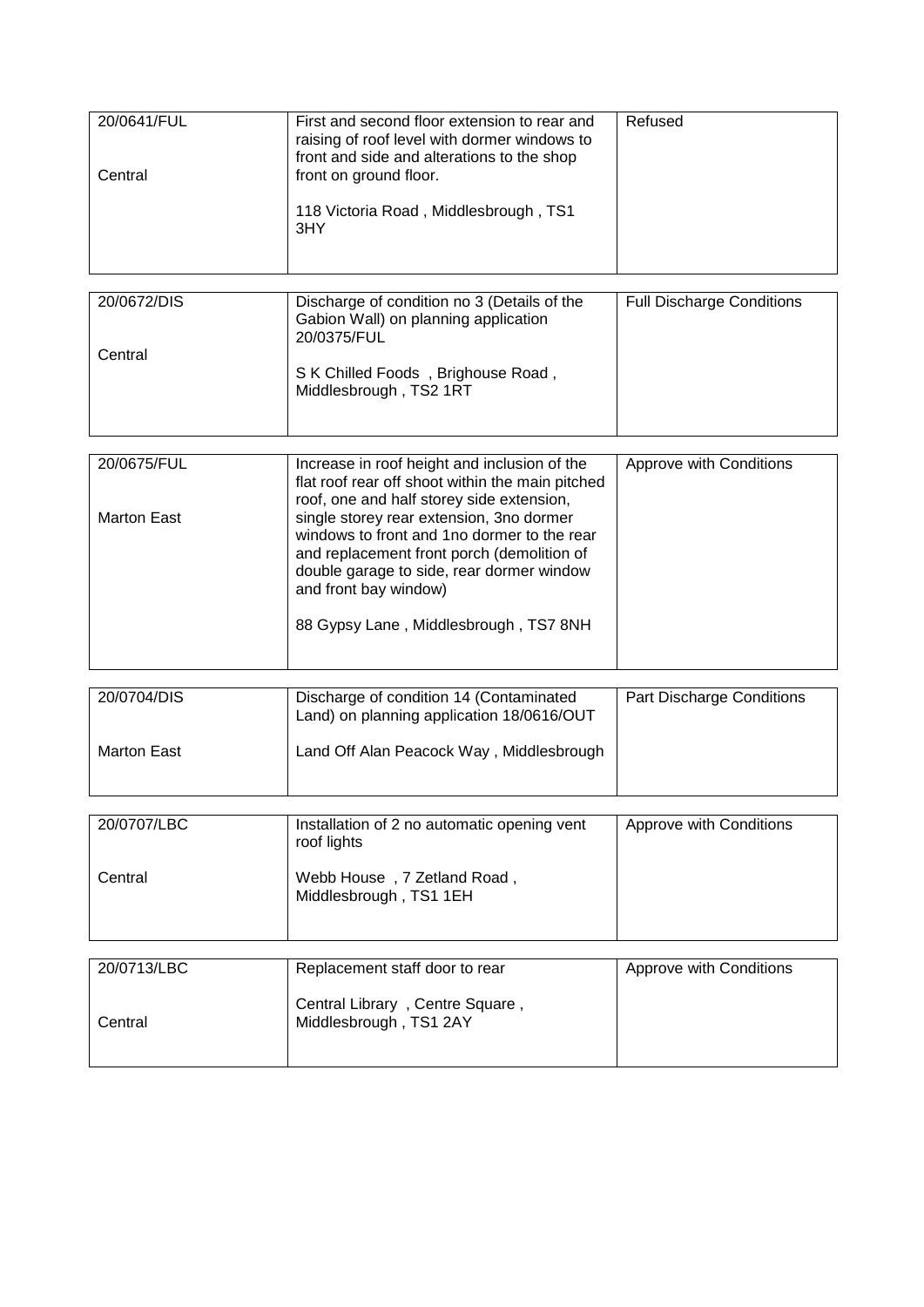| 20/0732/FUL            |                                                                                                                                  |                                  |
|------------------------|----------------------------------------------------------------------------------------------------------------------------------|----------------------------------|
|                        | Erection of boundary wall                                                                                                        | Approve with Conditions          |
| Acklam                 | 78 Church Lane, Acklam, Middlesbrough,<br>TS57EB                                                                                 |                                  |
|                        |                                                                                                                                  |                                  |
| 20/0736/DIS<br>Central | Discharge of condition 5 & 6 (Noise<br>Assessments) on planning application<br>19/0750/COU                                       | <b>Full Discharge Conditions</b> |
|                        | 45 - 49 Albert Road, Middlesbrough, TS1<br>1NS                                                                                   |                                  |
|                        |                                                                                                                                  |                                  |
| 20/0763/FUL            | Erection of warehouse (B8) with security<br>perimeter fencing to front (Demolition of<br>existing office/stores building)        | Approve with Conditions          |
| North Ormesby          |                                                                                                                                  |                                  |
|                        | Northern Powergrid Building, Cargo Fleet<br>Lane, Middlesbrough, TS3 8DE                                                         |                                  |
|                        |                                                                                                                                  |                                  |
|                        |                                                                                                                                  |                                  |
| 20/0768/FUL            | Conversion of 1no 3 bedroom flat and 1no 5<br>bedroom flat (C4) to 8 bedroom house in<br>multiple occupation (HMO) (Sui generis) | Approve with Conditions          |
| Central                |                                                                                                                                  |                                  |
|                        | 114 Woodlands Road, Middlesbrough, TS1<br>3BP                                                                                    |                                  |

| 20/0772/FUL | Change of use from dwellinghouse (C3) to 11<br>bedroomed guest house (C1) with new front | Approve with Conditions |
|-------------|------------------------------------------------------------------------------------------|-------------------------|
| Central     | double bay windows, two storey in-fill<br>extension and first floor rear extension       |                         |
|             | Former Newlands Lodge, 62 Newlands<br>Road, Middlesbrough, TS1 3EJ                       |                         |

| 20/0775/COU | Change of use of former social club to 13<br>self-contained studio apartments with<br>associated external alterations and front | Approve with Conditions |
|-------------|---------------------------------------------------------------------------------------------------------------------------------|-------------------------|
| Central     | boundary wall<br>4 - 6 Park Road North, Middlesbrough, TS1<br>3LF                                                               |                         |
|             |                                                                                                                                 |                         |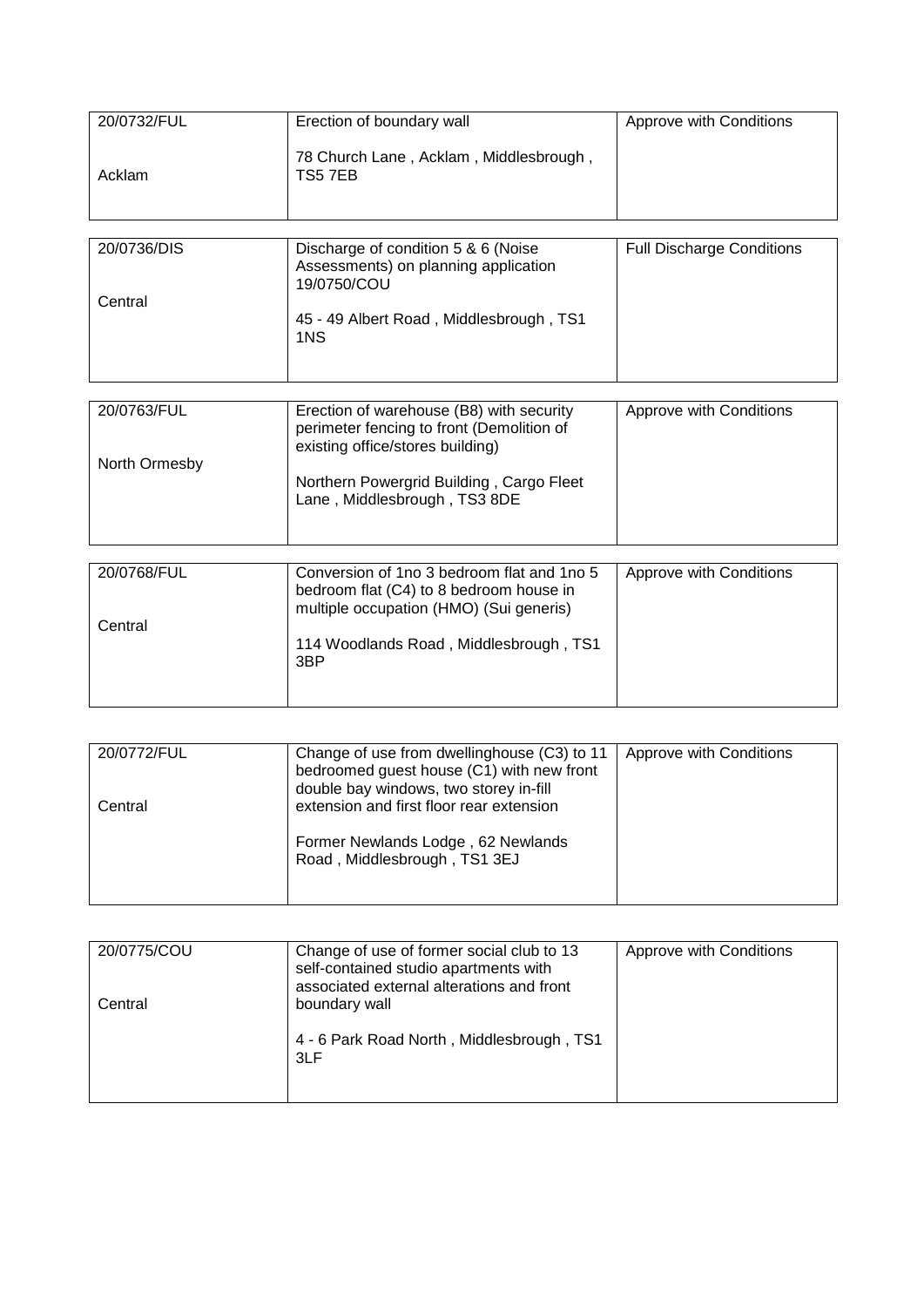| 20/0782/FUL | Erection of storage and distribution building<br>(B8) with new access road and associated<br>parking | Approve with Conditions |
|-------------|------------------------------------------------------------------------------------------------------|-------------------------|
| Central     | Baker Furniture Ltd, Romaldkirk Road,<br>Middlesbrough, TS2 1XA                                      |                         |

| 21/0003/AMD    | Non material amendment to planning<br>application 20/0289/FUL for replacement<br>substation | Approve |
|----------------|---------------------------------------------------------------------------------------------|---------|
| <b>Newport</b> | Land South Of Union Street, Middlesbrough                                                   |         |

| 21/0021/FUL | First floor extension to side          | Approve with Conditions |
|-------------|----------------------------------------|-------------------------|
| Ladgate     | 1 Lycium Close, Middlesbrough, TS7 8RS |                         |

| 21/0026/COU        | Change of use from cafe $(E(b))$ to hot food<br>and dessert takeaway (sui generis) with new<br>shop front and flue to rear | Withdrawn |
|--------------------|----------------------------------------------------------------------------------------------------------------------------|-----------|
| <b>Marton East</b> | 34 Stokesley Road, Marton, Middlesbrough<br>. TS7 8DX                                                                      |           |

| 21/0022/FUL | Two storey extension to side with dormer<br>extensions to front and rear | Approve with Conditions |
|-------------|--------------------------------------------------------------------------|-------------------------|
| rimdon.     | 25 Cotherstone Drive, Middlesbrough, TS5<br>8JJ                          |                         |

| 21/0025/FUL | Conversion of loft with dormer window to rear<br>& 1no velux roof light to side | Approve with Conditions |
|-------------|---------------------------------------------------------------------------------|-------------------------|
| Linthorpe   | 23 Reeth Road, Middlesbrough, TS5 5JN                                           |                         |

| 21/0028/FUL | Single storey extension to rear         | Approve with Conditions |
|-------------|-----------------------------------------|-------------------------|
| Nunthorpe   | 6 Clarence Road, Middlesbrough, TS7 0DA |                         |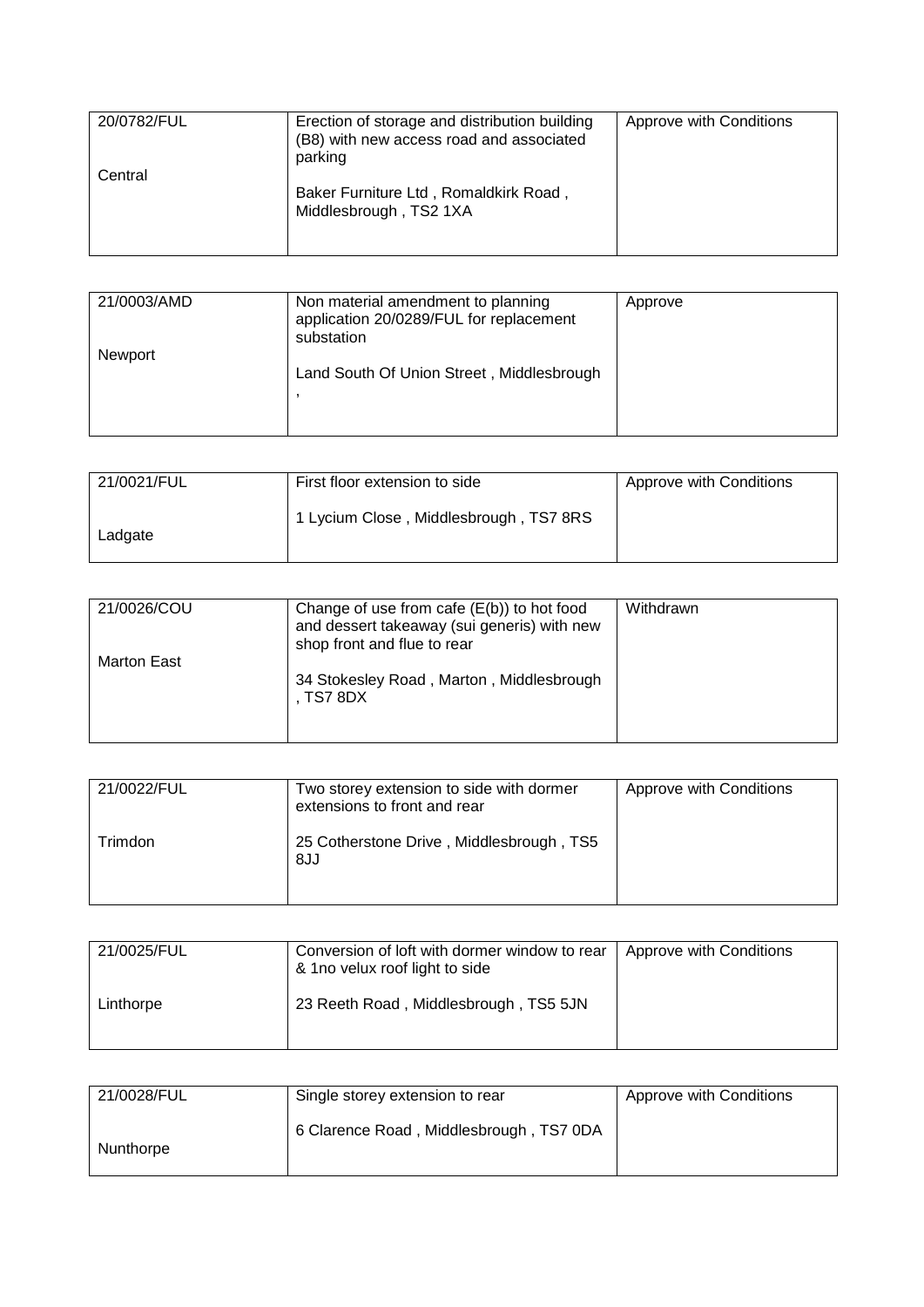| 21/0030/TPO | Removal of 2no Ornamental Cherry trees to<br>rear | Approve with Conditions |
|-------------|---------------------------------------------------|-------------------------|
| Nunthorpe   | 119 Guisborough Road, Middlesbrough,<br>TS7 0JD   |                         |

| 21/0031/FUL | Single storey extension to rear (Demolition of<br>existing garage) and dormers to front and<br>rear elevations | Approve with Conditions |
|-------------|----------------------------------------------------------------------------------------------------------------|-------------------------|
| Kader       | 5 Greatham Close, Middlesbrough, TS5 8JY                                                                       |                         |

| 21/0033/COU | Retrospective change of use from cafe<br>(A3/E(b)) to public house (sui generis) | Approve with Conditions |
|-------------|----------------------------------------------------------------------------------|-------------------------|
| Central     | 0 Baker Street, Middlesbrough, TS1 2LF                                           |                         |

| 21/0046/FUL | Alterations to include an increase in the roof<br>height to include three dormer windows and<br>roof lights, one and a half storey extensions                                                                                | Approve with Conditions |
|-------------|------------------------------------------------------------------------------------------------------------------------------------------------------------------------------------------------------------------------------|-------------------------|
| Nunthorpe   | to the front and rear, single storey side<br>extension, detached car port and<br>replacement of front boundary wall with 1.8 m<br>high metal railings and entrance gates<br>114A Guisborough Road, Middlesbrough,<br>TS7 0JA |                         |

| 21/0052/FUL        | Two storey extension at side and single<br>storey extension to rear (Demolition of<br>existing single storey side extension and | Approve with Conditions |
|--------------------|---------------------------------------------------------------------------------------------------------------------------------|-------------------------|
| <b>Marton West</b> | conservatory to rear)                                                                                                           |                         |
|                    | 24 Bonny Grove, Middlesbrough, TS8 9QZ                                                                                          |                         |

| 21/0053/DIS | Discharge of conditions (8 Adoption Details)<br>,(9 Vehicular Accesses), (11 Off Site Works)<br>& (21 External Lighting) of planning | <b>Full Discharge Conditions</b> |
|-------------|--------------------------------------------------------------------------------------------------------------------------------------|----------------------------------|
| Marton East | permission18/0477/OUT                                                                                                                |                                  |
|             | Ladgate Lane/Marton Avenue,<br>Middlesbrough                                                                                         |                                  |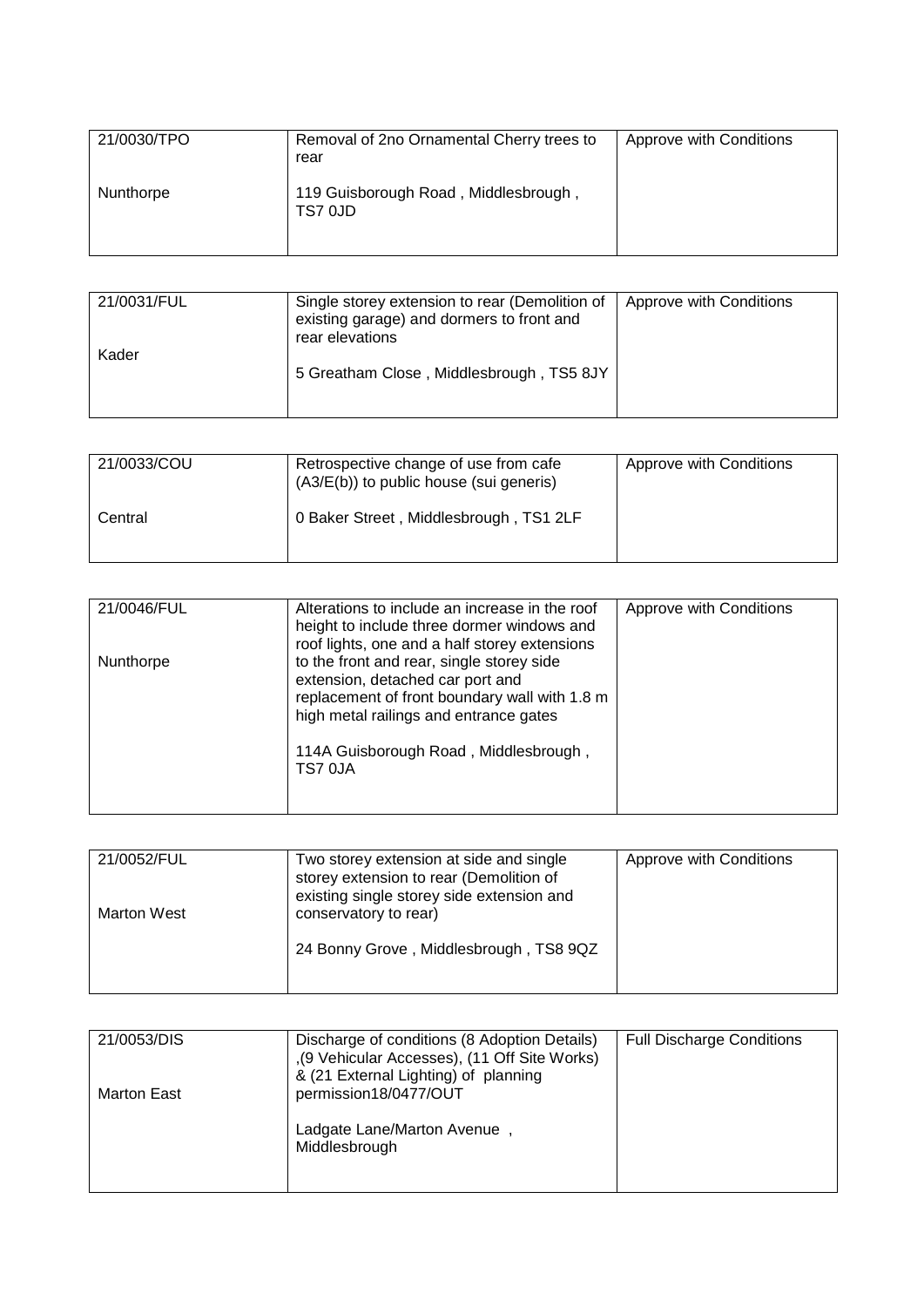| 21/0062/COU | Change of use from care home to 10-bed<br>house in multiple occupation     | Approve with Conditions |
|-------------|----------------------------------------------------------------------------|-------------------------|
| Central     | Southlands Residential Home, 56 Southfield<br>Road, Middlesbrough, TS1 3EU |                         |

| 21/0063/FUL | Extension to and conversion of garage to<br>habitable room with single storey extensions<br>to front, side and rear and increase to height | Approve with Conditions |
|-------------|--------------------------------------------------------------------------------------------------------------------------------------------|-------------------------|
| Marton West | of glass atrium                                                                                                                            |                         |
|             | 29 Cambridge Avenue, Marton,<br>Middlesbrough, TS7 8EH                                                                                     |                         |
|             |                                                                                                                                            |                         |

| 21/0070/FUL | Installation of glazed canopy to rear elevation | Approve with Conditions |
|-------------|-------------------------------------------------|-------------------------|
| Marton East | 12A Dixons Bank, Middlesbrough, TS7 8NT         |                         |

| 21/0071/FUL | Installation of 6 x louvered vents on south<br>and west elevations and provision of 4<br>collapsible security bollards to front | Approve with Conditions |
|-------------|---------------------------------------------------------------------------------------------------------------------------------|-------------------------|
| Central     | Units 14/15 Whitestone Business Park,<br>Saltwells Road, Middlesbrough, TS4 2ED                                                 |                         |

| 21/0072/FUL | Single storey extension to front and rear,<br>first/second floor extension to side with<br>balcony to front, dormer windows to front and                                                        | Refused |
|-------------|-------------------------------------------------------------------------------------------------------------------------------------------------------------------------------------------------|---------|
| Park        | rear. Pitched roof over existing dormer to<br>rear, two roof lights to side facing front roof<br>slope and portal window to front gable.<br>22 The Avenue, Linthorpe, Middlesbrough,<br>TS5 6PD |         |

| 21/0077/FUL | Single storey extension to rear (Demolition of<br>garage) | Approve with Conditions |
|-------------|-----------------------------------------------------------|-------------------------|
| Kader       | 107 Ruskin Avenue, Middlesbrough, TS5<br>8PD              |                         |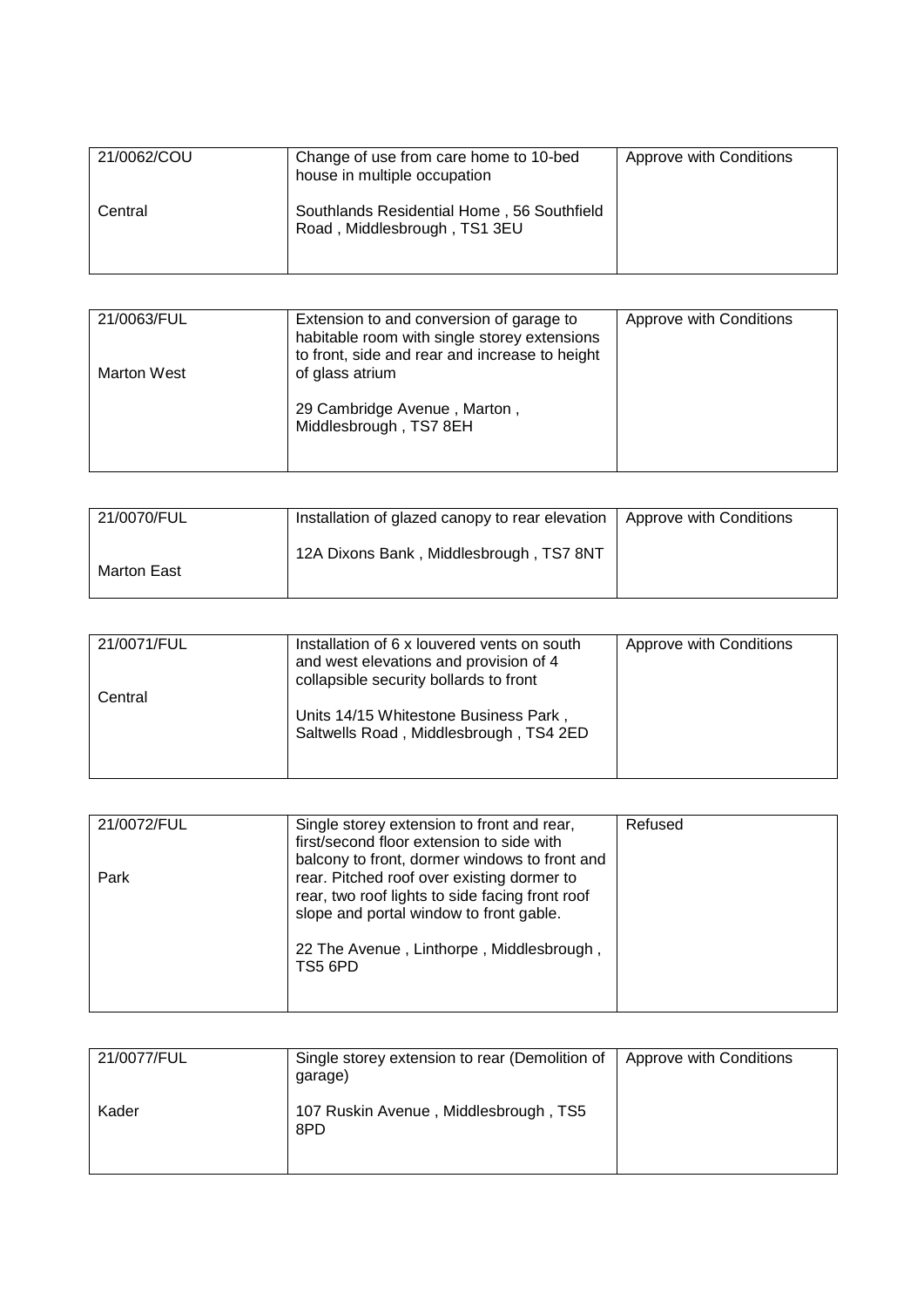| 21/0078/FUL | Single storey extension to side/rear        | Approve with Conditions |
|-------------|---------------------------------------------|-------------------------|
| Kader       | 61 Ruskin Avenue, Middlesbrough, TS5<br>8PG |                         |

| 21/0079/FUL   | Single storey extension at rear           | Refused |
|---------------|-------------------------------------------|---------|
| Coulby Newham | 122 Lingfield Ash, Middlesbrough, TS8 0SU |         |

| 21/0080/TCA | Removal of 1no Silver Birch in rear garden    | 6 Weeks Expired |
|-------------|-----------------------------------------------|-----------------|
| Linthorpe   | 20 Thornfield Road, Middlesbrough, TS5<br>5LA |                 |

| 21/0082/DIS | Discharge of condition 6 (Details of External<br>Lighting) on application 17/0159/FUL | <b>Full Discharge Conditions</b> |
|-------------|---------------------------------------------------------------------------------------|----------------------------------|
| Central     | Bulkhaul, Brignell Road, Middlesbrough,<br><b>TS2 1PS</b>                             |                                  |

| 21/0081/FUL | Retrospective erection of a detached garden<br>room to rear | Approve with Conditions |
|-------------|-------------------------------------------------------------|-------------------------|
| Nunthorpe   | 27 Collingham Drive, Middlesbrough, TS7<br>0GB              |                         |

| 21/0083/PNO           | Erection of steel frame storage building with<br>sheet metal/timber cladding | <b>Prior Notification Not</b><br>Required/No Obj |
|-----------------------|------------------------------------------------------------------------------|--------------------------------------------------|
| Stainton And Thornton | Stainton Vale Farm, Low Lane,<br>Middlesbrough, TS17 9LG                     |                                                  |

| 21/0084/TELPN | Installation of monopole and associated<br>ancillary works | Deemed consent |
|---------------|------------------------------------------------------------|----------------|
| Ladgate       | Marton Road, Middlesbrough, TS4 3SE                        |                |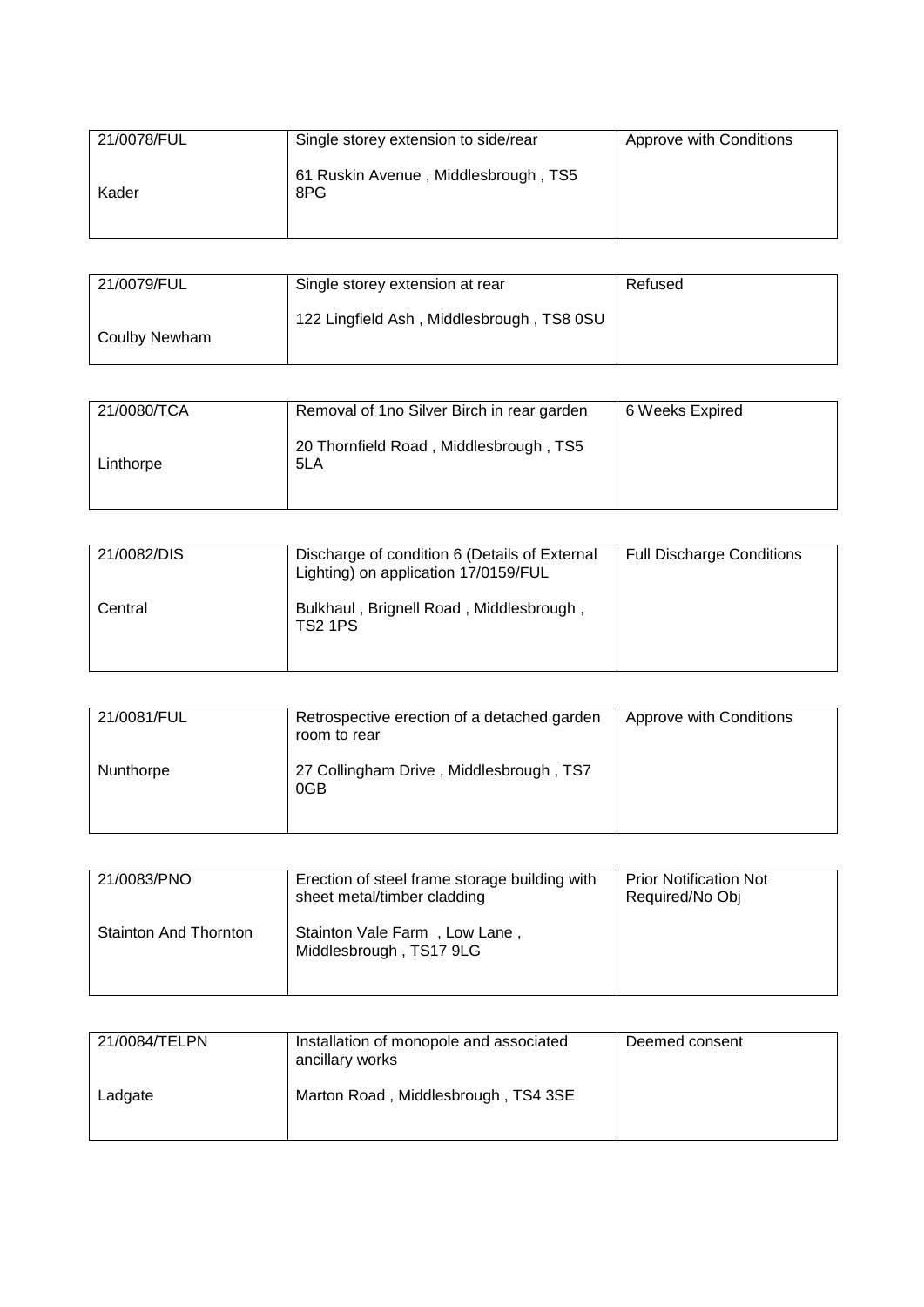| 21/0090/FUL | Single storey extension at rear              | Approve with Conditions |
|-------------|----------------------------------------------|-------------------------|
| Acklam      | 5 Sanctuary Close, Middlesbrough, TS5<br>7BF |                         |

| 21/0088/FUL | Single storey extension to rear, part garage<br>conversion and front porch | Approve with Conditions |
|-------------|----------------------------------------------------------------------------|-------------------------|
| Nunthorpe   | 1 Grey Towers Drive, Middlesbrough, TS7<br>0LS                             |                         |

| 21/0089/FUL | Proposed Two storey and single storey<br>extension to rear | Approve with Conditions |
|-------------|------------------------------------------------------------|-------------------------|
| Park        | 36 Harrogate Crescent, Middlesbrough, TS5<br>6PS           |                         |

| 21/0091/FUL | Single storey extensions to side and rear with   Approve with Conditions<br>new roof over existing offshoot at rear |  |
|-------------|---------------------------------------------------------------------------------------------------------------------|--|
| Kader       | 4 Pineda Close, Middlesbrough, TS5 8ED                                                                              |  |

| 21/0092/FUL | Single storey extension and erection of<br>detached outbuilding to rear | Approve with Conditions |
|-------------|-------------------------------------------------------------------------|-------------------------|
| Ladgate     | 43 Easterside Road, Middlesbrough, TS4<br>3QA                           |                         |

| 21/0093/FUL | First floor extension to rear         | Refused |
|-------------|---------------------------------------|---------|
| Marton West | 42 Eagle Park, Middlesbrough, TS8 9NT |         |

| 21/0094/FUL | Single storey extension to rear (demolition of<br>existing conservatory) and new pitched roof<br>over existing front offshoot | Approve with Conditions |
|-------------|-------------------------------------------------------------------------------------------------------------------------------|-------------------------|
| Linthorpe   | 95 Thornfield Road, Middlesbrough, TS5<br>5BZ                                                                                 |                         |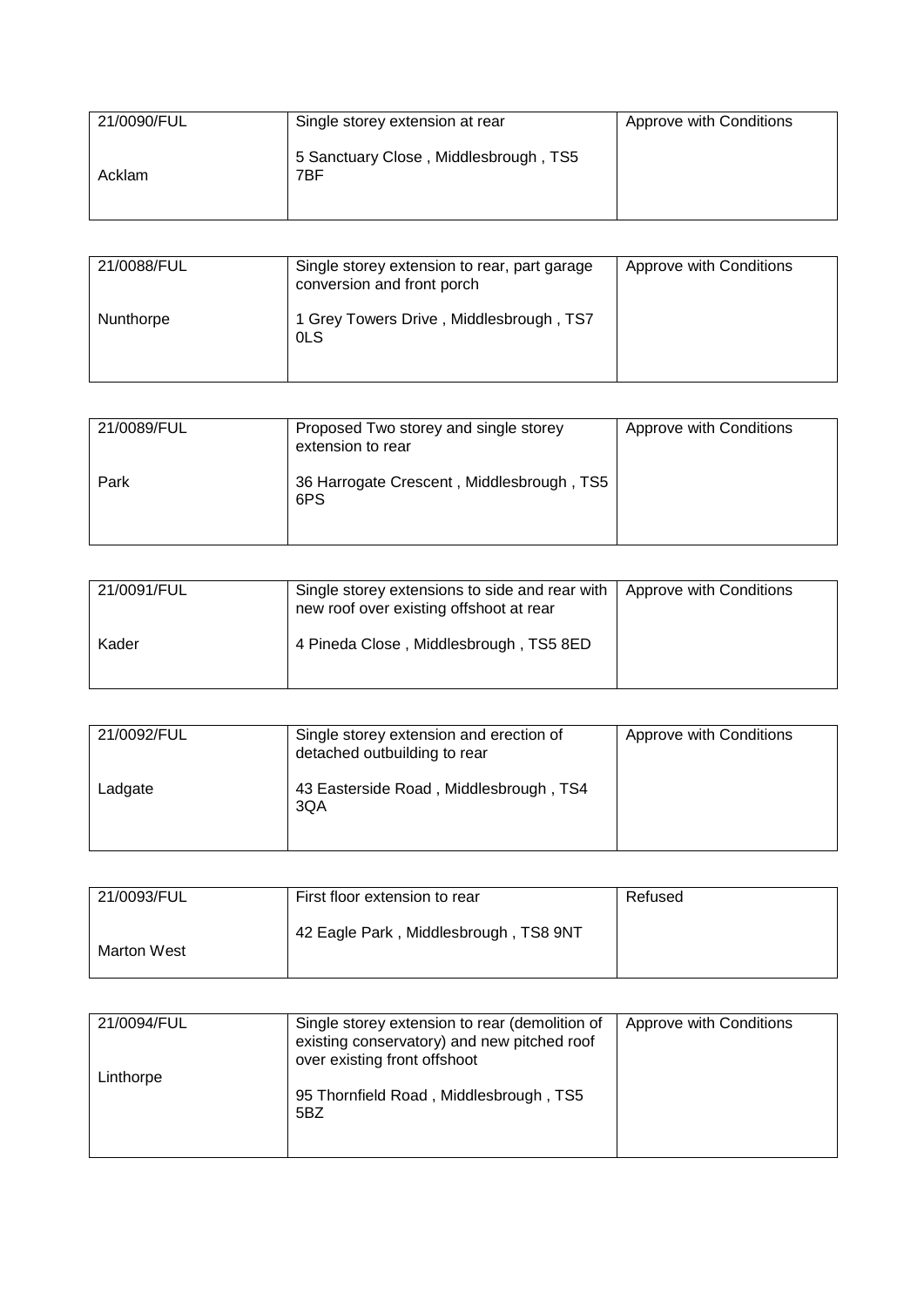| 21/0095/DIS | Discharge of condition 3 (Materials) on<br>planning application 17/0625/LBC | <b>Part Discharge Conditions</b> |
|-------------|-----------------------------------------------------------------------------|----------------------------------|
| Central     | 2 - 3 Exchange Place, Middlesbrough, TS1<br>1DR                             |                                  |

| 21/0097/TELPN | Installation of 15m monopole with associated<br>works            | <b>Prior Notification Approved</b> |
|---------------|------------------------------------------------------------------|------------------------------------|
|               | The Greenway, Thorntree, Middlesbrough<br>Berwick Hills, TS3 9EZ |                                    |

| 21/0098/TELPN | Installation of 20m high monopole and<br>associated works | <b>Prior Notification Approved</b> |
|---------------|-----------------------------------------------------------|------------------------------------|
|               | Marton Road, Middlesbrough, TS1 2RB                       |                                    |

| 21/0099/DIS | Discharge of condition 3 (Materials) and<br>condition 5 (Temporary car parking) on<br>planning application 17/0624/FUL | <b>Part Discharge Conditions</b> |
|-------------|------------------------------------------------------------------------------------------------------------------------|----------------------------------|
| Central     | 2 - 3 Exchange Place, Middlesbrough, TS1<br>1DR                                                                        |                                  |

| 21/0100/FUL | Revised application for first floor extension at<br>rear | Approve with Conditions |
|-------------|----------------------------------------------------------|-------------------------|
| Marton East | 64 The Grove, Marton, Middlesbrough, TS7<br>8AJ          |                         |

| 21/0101/TCA | Reduction of 1 no tree in rear garden          | Approve |
|-------------|------------------------------------------------|---------|
| Nunthorpe   | 27 Collingham Drive, Middlesbrough, TS7<br>0GB |         |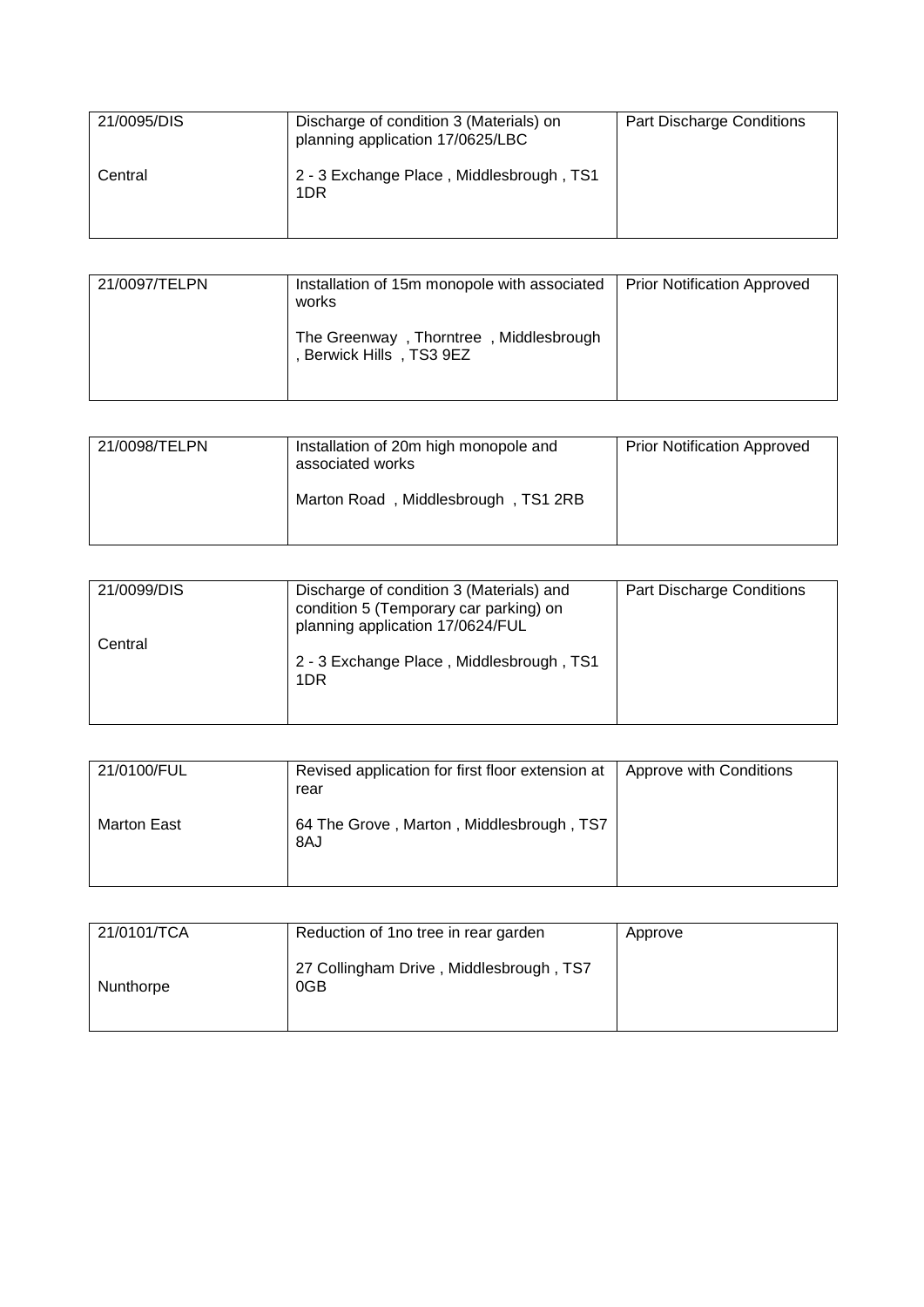| 21/0102/TELFUL     | Replacement 20m monopole containing 6<br>antennas and 2 dishes with replacement<br>equipment cabinets | Approve with Conditions |
|--------------------|-------------------------------------------------------------------------------------------------------|-------------------------|
| Park End/Beckfield | Corner Evesham Road/Overdale Road,<br>Middlesbrough, TS3 0BD                                          |                         |

| 21/0103/FUL | Two storey extension to office building                                     | Approve with Conditions |
|-------------|-----------------------------------------------------------------------------|-------------------------|
| Central     | A V Dawson Steel Coil Store, Riverside Park<br>Road, Middlesbrough, TS2 1UT |                         |

| 21/0105/FUL | Single storey extension to rear and alteration<br>to front portico | Approve with Conditions |
|-------------|--------------------------------------------------------------------|-------------------------|
| Acklam      | 68 Arlington Road, Middlesbrough, TS5<br>7RE                       |                         |

| 21/0108/PNH        | Single storey extension at rear              | Refused |
|--------------------|----------------------------------------------|---------|
| Park End/Beckfield | 7 Anglesey Avenue, Middlesbrough, TS3<br>0HA |         |

| 21/0106/TELFUL     | Replacement 20m monopole containing 6<br>antennas and 2 dishes and replacement<br>equipment cabinet | Approve with Conditions |
|--------------------|-----------------------------------------------------------------------------------------------------|-------------------------|
| Brambles/Thorntree | The Greenway, Middlesbrough,                                                                        |                         |
|                    |                                                                                                     |                         |

| 21/0110/FUL | Conversion of the garage to extend the retail<br>unit, alterations to front elevation of the<br>building with first floor extension above to | Approve with Conditions |
|-------------|----------------------------------------------------------------------------------------------------------------------------------------------|-------------------------|
| Park        | provide a 1 bedroomed flat.                                                                                                                  |                         |
|             | 70A Eastbourne Road, Middlesbrough, TS5<br>6QL                                                                                               |                         |
|             |                                                                                                                                              |                         |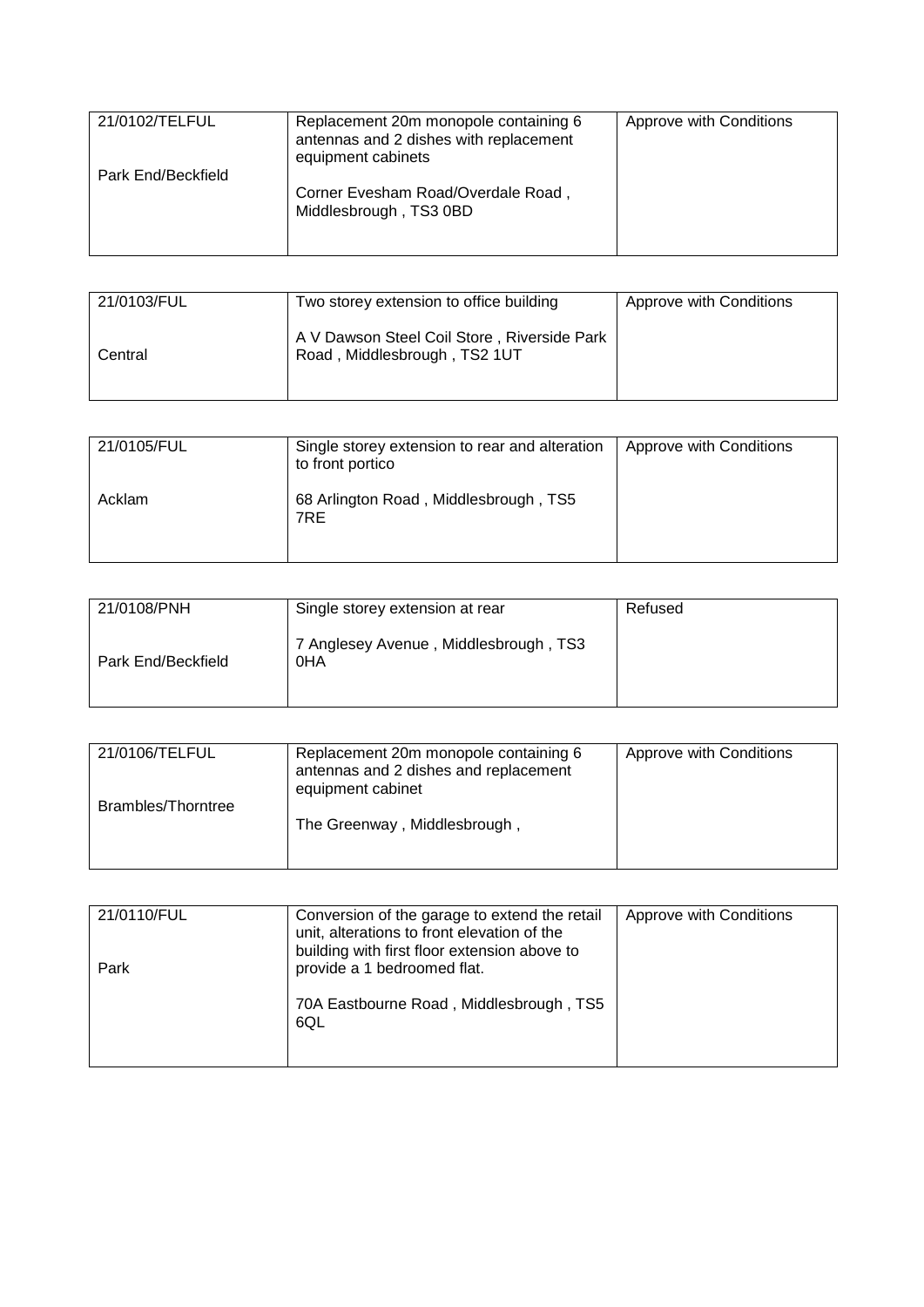| 21/0112/FUL | Retrospective application for alterations to<br>shopfront and replacement windows to upper<br>floors | Refuse and enforce |
|-------------|------------------------------------------------------------------------------------------------------|--------------------|
| Central     | 32 Linthorpe Road, Middlesbrough, TS1<br>1RD                                                         |                    |

| 21/0113/FUL        | Permanent retention of an existing modular<br>building to front  | Approve with Conditions |
|--------------------|------------------------------------------------------------------|-------------------------|
| Park End/Beckfield | Pennyman Primary School, Fulbeck Road,<br>Middlesbrough, TS3 0QS |                         |

| 21/0114/FUL        | Retention of temporary mobile classroom to<br>front for further 2 years | Approve with Conditions |
|--------------------|-------------------------------------------------------------------------|-------------------------|
| Park End/Beckfield | Pennyman Primary School, Fulbeck Road,<br>Middlesbrough, TS3 0QS        |                         |

| 21/0115/FUL | Single storey extension to side and rear    | Approve with Conditions |
|-------------|---------------------------------------------|-------------------------|
| Marton West | 52 Canberra Road, Middlesbrough, TS7<br>8ER |                         |

| 21/0116/TPO | Various tree works                               | Approve with Conditions |
|-------------|--------------------------------------------------|-------------------------|
| Nunthorpe   | Treetops, Croft Drive, Middlesbrough, TS7<br>0JB |                         |

| 21/0117/FUL | Extension and alterations to garage including<br>raising of roof height and installation of<br>windows | Approve with Conditions |
|-------------|--------------------------------------------------------------------------------------------------------|-------------------------|
| Nunthorpe   | 34 Kilvington Grove, Middlesbrough, TS7<br>0RL                                                         |                         |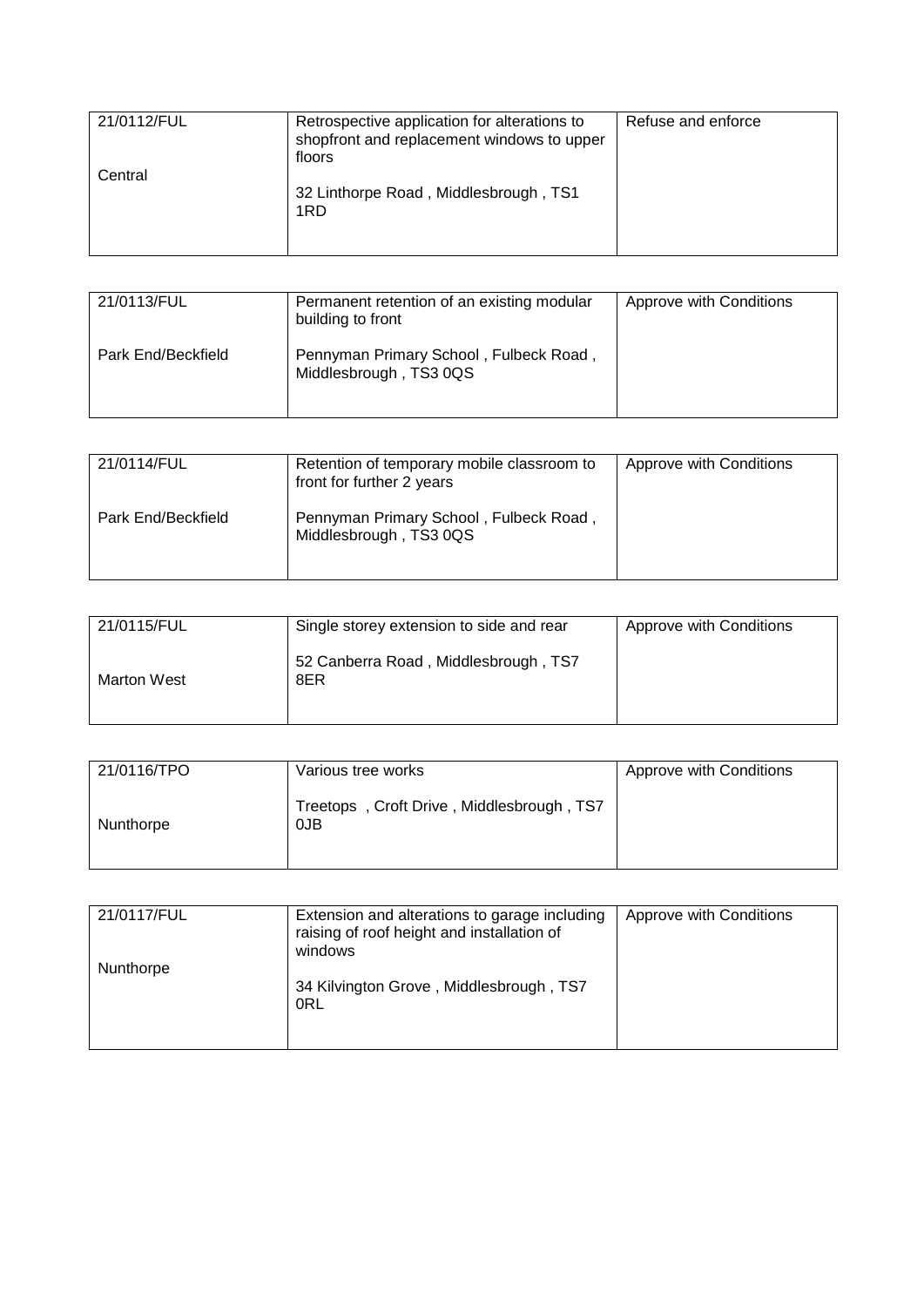| 21/0119/FUL | Proposed external wall insulation with render<br>finish. | Approve with Conditions |
|-------------|----------------------------------------------------------|-------------------------|
| Park        | 31 St Barnabas Road, Middlesbrough, TS5<br>6JS           |                         |

| 21/0121/TPO | Pruning works to various trees                  | Approve with Conditions |
|-------------|-------------------------------------------------|-------------------------|
| Marton East | 23 The Grove, Marton, Middlesbrough, TS7<br>8AB |                         |

| 21/0124/FUL | Single storey extension to rear        | Approve with Conditions |
|-------------|----------------------------------------|-------------------------|
| Marton West | 25 Thurlestone, Middlesbrough, TS8 9TA |                         |

| 21/0127/COU<br>Brambles/Thorntree | Change of use from offices (Class E) to<br>nurture centre (sui generis) and associated<br>enclosed outdoor play area with 2.4 metre<br>high security fencing | Approve with Conditions |
|-----------------------------------|--------------------------------------------------------------------------------------------------------------------------------------------------------------|-------------------------|
|                                   | 15 Shelton Court, Middlesbrough, TS3 9PD                                                                                                                     |                         |

| 21/0128/FUL | First storey side extension              | Approve with Conditions |
|-------------|------------------------------------------|-------------------------|
| Nunthorpe   | 6 Leckfell Close, Middlesbrough, TS7 8PW |                         |

| 21/0129/FUL | Erection of timber fencing to side      | Approve with Conditions |
|-------------|-----------------------------------------|-------------------------|
| Marton West | 4 Evergreen Way, Middlesbrough, TS8 9ZD |                         |

| 21/0132/FUL | Single storey extension to rear               | Approve with Conditions |
|-------------|-----------------------------------------------|-------------------------|
| Linthorpe   | 3 Wycherley Avenue, Middlesbrough, TS5<br>5HH |                         |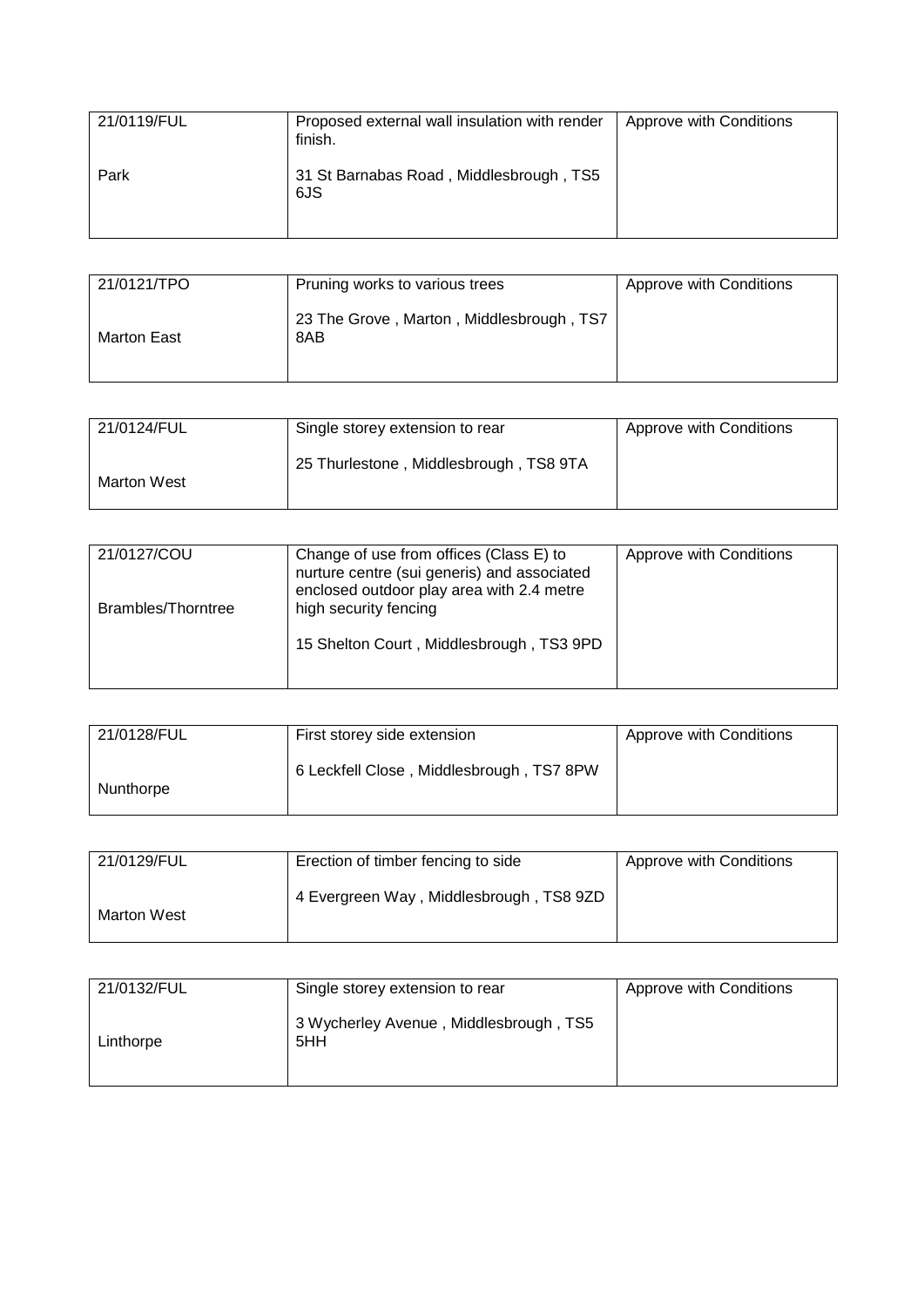| 21/0135/PNH | Single storey extension at rear         | <b>Prior Notification Not</b> |
|-------------|-----------------------------------------|-------------------------------|
|             |                                         | Required/No Obj               |
|             | 232 Acklam Road, Middlesbrough, TS5 8AA |                               |
| Avresome    |                                         |                               |
|             |                                         |                               |

| 21/0139/FUL | Single storey extension to side and rear plus<br>alterations to windows on front elevation | Approve with Conditions |
|-------------|--------------------------------------------------------------------------------------------|-------------------------|
| Nunthorpe   | 20 Whernside, Middlesbrough, TS7 8PJ                                                       |                         |

| 21/0140/FUL | Single storey extension to side and rear         | Approve with Conditions |
|-------------|--------------------------------------------------|-------------------------|
| Central     | 11 Saltwells Crescent, Middlesbrough, TS4<br>2DX |                         |

| 21/0141/ADV        | 1no freestanding internally illuminated digital<br>48 sheet advertisement. | Refused |
|--------------------|----------------------------------------------------------------------------|---------|
| Brambles/Thorntree | Ormesby Table Tennis Club, Cargo Fleet<br>Lane, Middlesbrough, TS3 8PB     |         |

| 21/0142/FUL | Single storey rear extension              | Approve with Conditions |
|-------------|-------------------------------------------|-------------------------|
| Marton East | 9 Cleveland Drive, Middlesbrough, TS7 8AE |                         |

| 21/0143/TELPN       | Erection of 20m monopole with cabinet at<br>base and associated ancillary works | <b>Prior Notification Refused</b> |
|---------------------|---------------------------------------------------------------------------------|-----------------------------------|
| Longlands/Beechwood | Land At Marton Road, Middlesbrough, TS4<br>2PS                                  |                                   |

| 21/0145/FUL | Single storey extension to rear         | Approve with Conditions |
|-------------|-----------------------------------------|-------------------------|
| Avresome    | 39 Farley Drive, Middlesbrough, TS5 8QT |                         |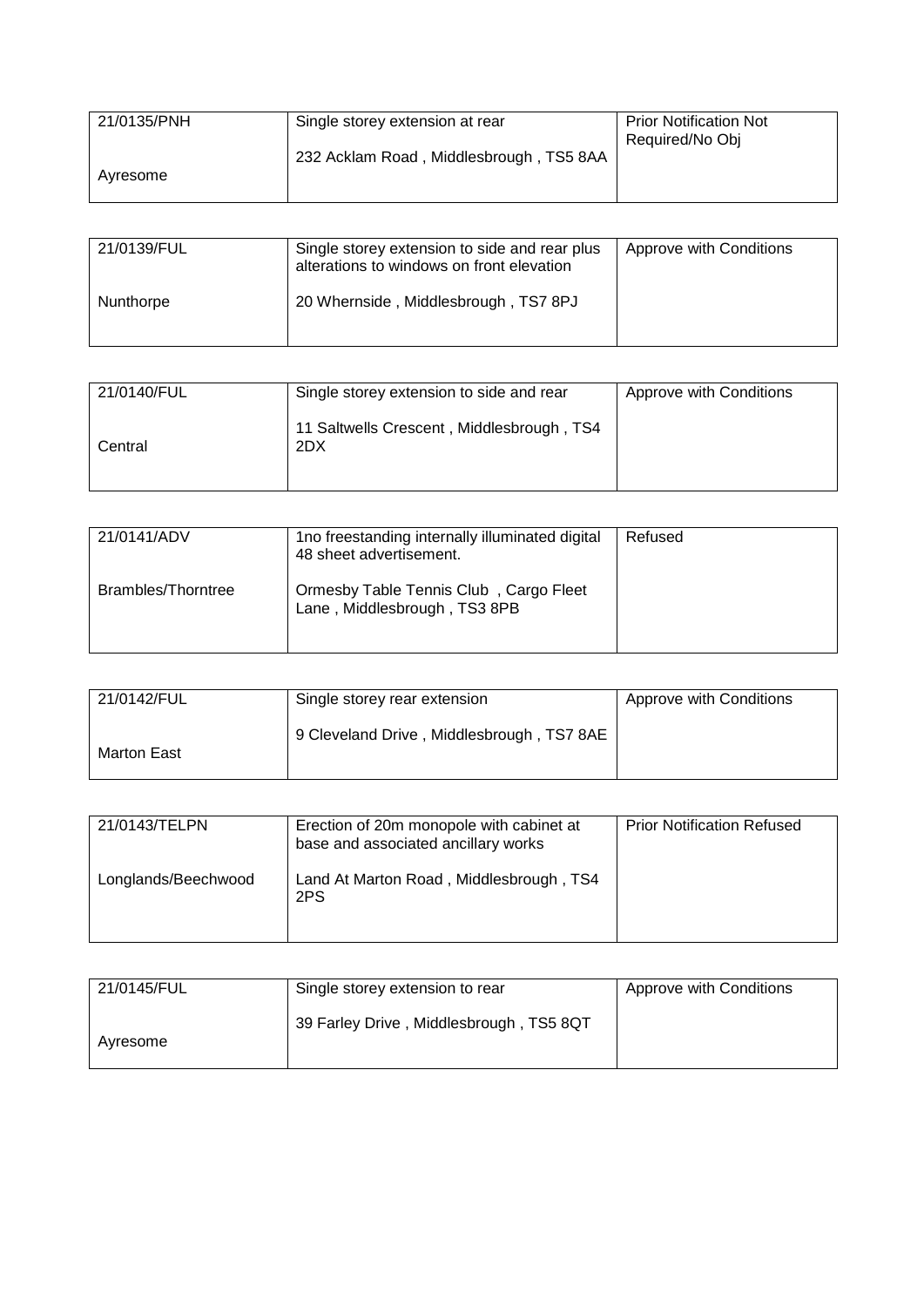| 21/0146/FUL | Replacement porch to front                  | Approve with Conditions |
|-------------|---------------------------------------------|-------------------------|
| Hemlington  | 8 Nantwich Close, Middlesbrough, TS8<br>9PW |                         |

| 21/0147/FUL | Two storey extension to side        | Approve with Conditions |
|-------------|-------------------------------------|-------------------------|
| Nunthorpe   | 5 Towthorpe, Middlesbrough, TS7 0PY |                         |

| 21/0148/AMD        | Non-material amendment to planning<br>application 18/0715/FUL to make minor<br>changes including reduced size, moving | Approve |
|--------------------|-----------------------------------------------------------------------------------------------------------------------|---------|
| Park End/Beckfield | windows and internal changes                                                                                          |         |
|                    | 252 Overdale Road, Middlesbrough, TS3<br>0BU                                                                          |         |

| 21/0149/FUL | Single/two storey extension to rear, dormer<br>windows to front and rear, roof light to front<br>and porch to front | Approve with Conditions |
|-------------|---------------------------------------------------------------------------------------------------------------------|-------------------------|
| Marton West | 15 Claremont Drive, Middlesbrough, TS7<br>8ND                                                                       |                         |

| 21/0151/FUL | Single storey extension to front, extension to<br>garage and single storey rear extension | Approve with Conditions |
|-------------|-------------------------------------------------------------------------------------------|-------------------------|
| Nunthorpe   | 2 The Avenue, Nunthorpe, Middlesbrough,<br>TS70AA                                         |                         |

| 21/0153/ADV                    | Installation of an internally illuminated fascia<br>sign | Approve with Conditions |
|--------------------------------|----------------------------------------------------------|-------------------------|
| <b>Berwick Hills/Pallister</b> | Unit 3 Park Parade, Ormesby Road,<br>Middlesbrough,      |                         |

| 21/0155/FUL | Single storey extension to rear                         | Approve with Conditions |
|-------------|---------------------------------------------------------|-------------------------|
| Nunthorpe   | 19 Rookwood Road, Middlesbrough, TS7<br>0 <sub>BN</sub> |                         |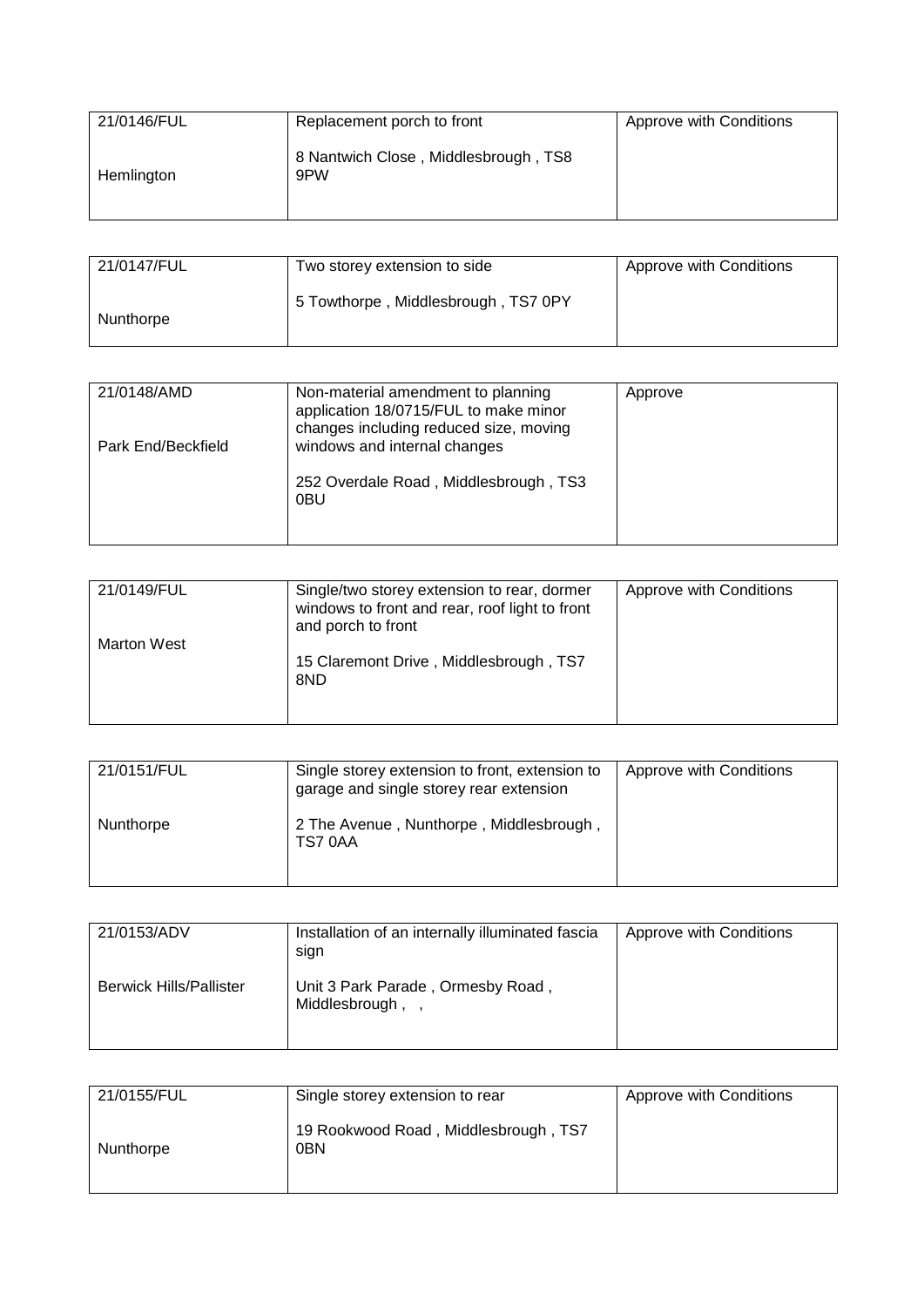| 21/0156/FUL | Demolition and rebuilding of outbuilding                           | Approve with Conditions |
|-------------|--------------------------------------------------------------------|-------------------------|
| Nunthorpe   | The Old Vicarage, Church Lane, Nunthorpe<br>Middlesbrough, TS7 0PD |                         |

| 21/0157/LBC | Demolition and rebuilding of outbuilding                           | Approve with Conditions |
|-------------|--------------------------------------------------------------------|-------------------------|
| Nunthorpe   | The Old Vicarage, Church Lane, Nunthorpe<br>Middlesbrough, TS7 0PD |                         |

| 21/0158/FUL | Single storey extension to side (to include a<br>front porch) | Approve with Conditions |
|-------------|---------------------------------------------------------------|-------------------------|
| Hemlington  | 14 Southdean Drive, Middlesbrough, TS8<br>9HH                 |                         |

| 21/0159/FUL | Alterations and extension to detached<br>domestic garage to form a garden room | Approve with Conditions |
|-------------|--------------------------------------------------------------------------------|-------------------------|
| Acklam      | 16 Walton Avenue, Middlesbrough, TS5<br>7RN                                    |                         |

| 21/0160/FUL | Single storey extension to side/rear, porch to<br>front | Approve with Conditions |
|-------------|---------------------------------------------------------|-------------------------|
| Acklam      | 80 Green Lane, Middlesbrough, TS5 7AH                   |                         |

| 21/0162/FUL | Erection of detached domestic garage            | Approve with Conditions |
|-------------|-------------------------------------------------|-------------------------|
| Kader       | 21 Sandy Flatts Lane, Middlesbrough, TS5<br>7YY |                         |

| 21/0163/FUL | Two storey extension to side and single<br>storey extension to front | Approve with Conditions |
|-------------|----------------------------------------------------------------------|-------------------------|
| Nunthorpe   | 12 Moor Park, Middlesbrough, TS7 0JJ                                 |                         |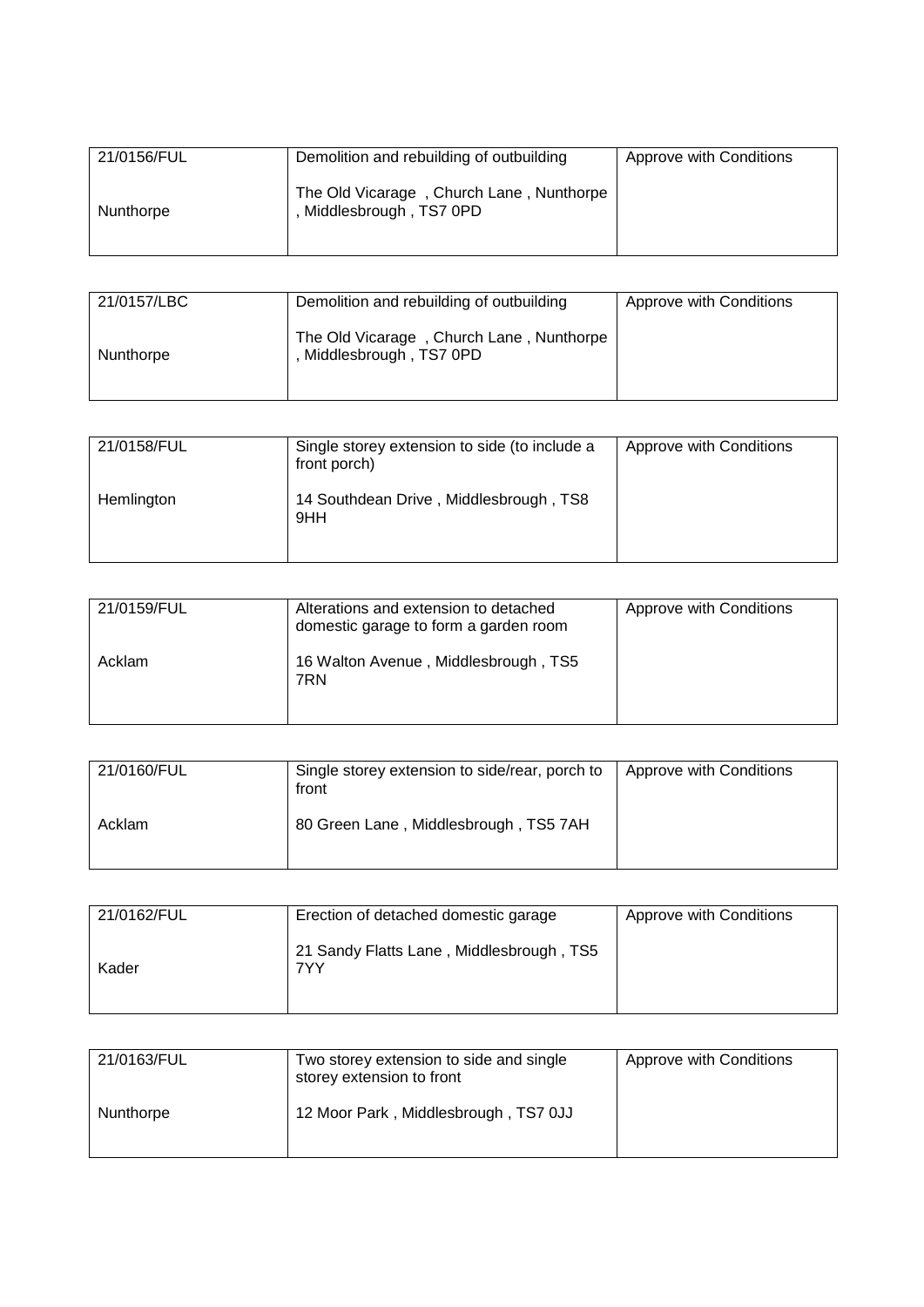| 21/0164/FUL | Replacement dropped kerb and boundary<br>treatment | Approve with Conditions |
|-------------|----------------------------------------------------|-------------------------|
| Nunthorpe   | 169 Guisborough Road, Middlesbrough,<br>TS7 0JQ    |                         |

| 21/0165/FUL | Installation of entrance gate within boundary<br>tence          | Approve with Conditions |
|-------------|-----------------------------------------------------------------|-------------------------|
| Acklam      | Mill Hill Club House, St Marys Walk,<br>Middlesbrough, TS5 7RZ, |                         |

| 21/0170/FUL | Single storey extension to rear                        | Approve with Conditions |
|-------------|--------------------------------------------------------|-------------------------|
| Nunthorpe   | 153 Guisborough Road, Middlesbrough,<br><b>TS7 0JQ</b> |                         |

| 21/0171/FUL | Single storey extension to rear         | Approve with Conditions |
|-------------|-----------------------------------------|-------------------------|
| Marton East | 40 Turnbull Way, Middlesbrough, TS4 3RS |                         |

| 21/0172/FUL | Replacement windows and door to front   | Approve with Conditions |
|-------------|-----------------------------------------|-------------------------|
| Linthorpe   | 19 Linden Grove, Middlesbrough, TS5 5NF |                         |

| 21/0173/FUL | Replacement front and rear entrance doors<br>and frames. | Withdrawn |
|-------------|----------------------------------------------------------|-----------|
| Park        | 6 Beech Grove Road, Middlesbrough, TS5<br>6RH            |           |

| 21/0174/FUL | Single storey extension to rear              | Approve with Conditions |
|-------------|----------------------------------------------|-------------------------|
| Marton East | 13 Chestnut Drive, Middlesbrough, TS7<br>8BU |                         |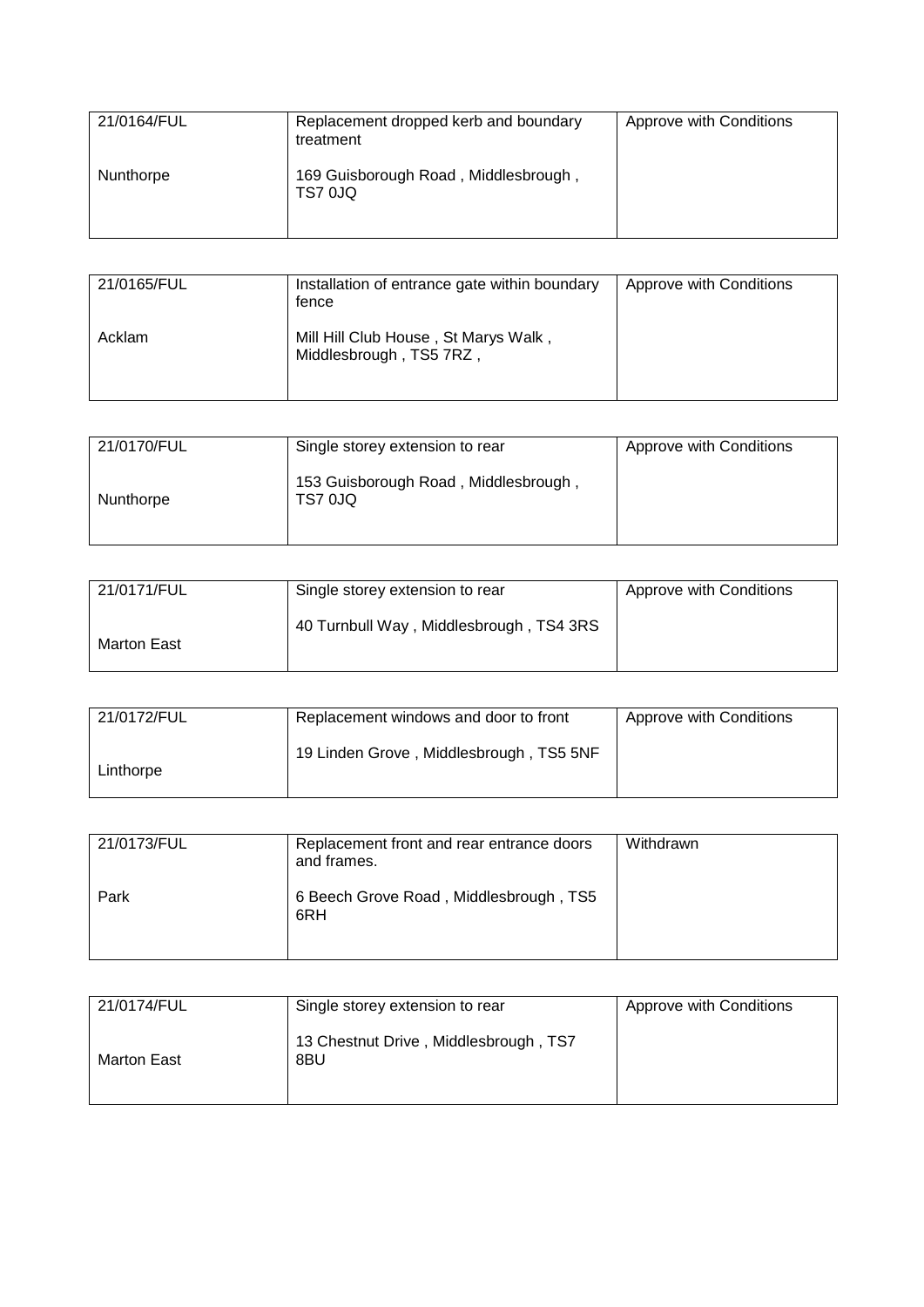| 21/0176/FUL | single storey extension to front          | Approve with Conditions |
|-------------|-------------------------------------------|-------------------------|
| Central     | 2 Southfield Road, Middlesbrough, TS1 3BZ |                         |

| 21/0178/FUL | Single storey extension at rear         | <b>Approve with Conditions</b> |
|-------------|-----------------------------------------|--------------------------------|
| Ayresome    | 110 Acklam Road, Middlesbrough, TS5 4EF |                                |

| 21/0179/FUL | Single storey extension to rear         | Approve with Conditions |
|-------------|-----------------------------------------|-------------------------|
| Marton East | 38 Turnbull Way, Middlesbrough, TS4 3RS |                         |

| 21/0180/FUL | Installation of a roof light and a single storey<br>rear garden room extension | Approve with Conditions |
|-------------|--------------------------------------------------------------------------------|-------------------------|
| Linthorpe   | 17 Birchgate Road, Middlesbrough, TS5<br>5NP                                   |                         |

| 21/0181/FUL | Single storey extension at rear              | Approve with Conditions |
|-------------|----------------------------------------------|-------------------------|
| Linthorpe   | 17 Grosvenor Road, Middlesbrough, TS5<br>5BT |                         |

| 21/0182/PNH | Single storey extension at rear.              | <b>Prior Notification Not</b><br>Required/No Obj |
|-------------|-----------------------------------------------|--------------------------------------------------|
| Linthorpe   | 2 Clepstone Avenue, Middlesbrough, TS5<br>5LL |                                                  |
|             |                                               |                                                  |

| 21/0183/PNO   | Change of use from betting office (sui<br>generis) to cafe $(E(b))$ | <b>Prior Notification Approved</b> |
|---------------|---------------------------------------------------------------------|------------------------------------|
| North Ormesby | 66 Westbourne Grove, Middlesbrough, TS3<br>6EF                      |                                    |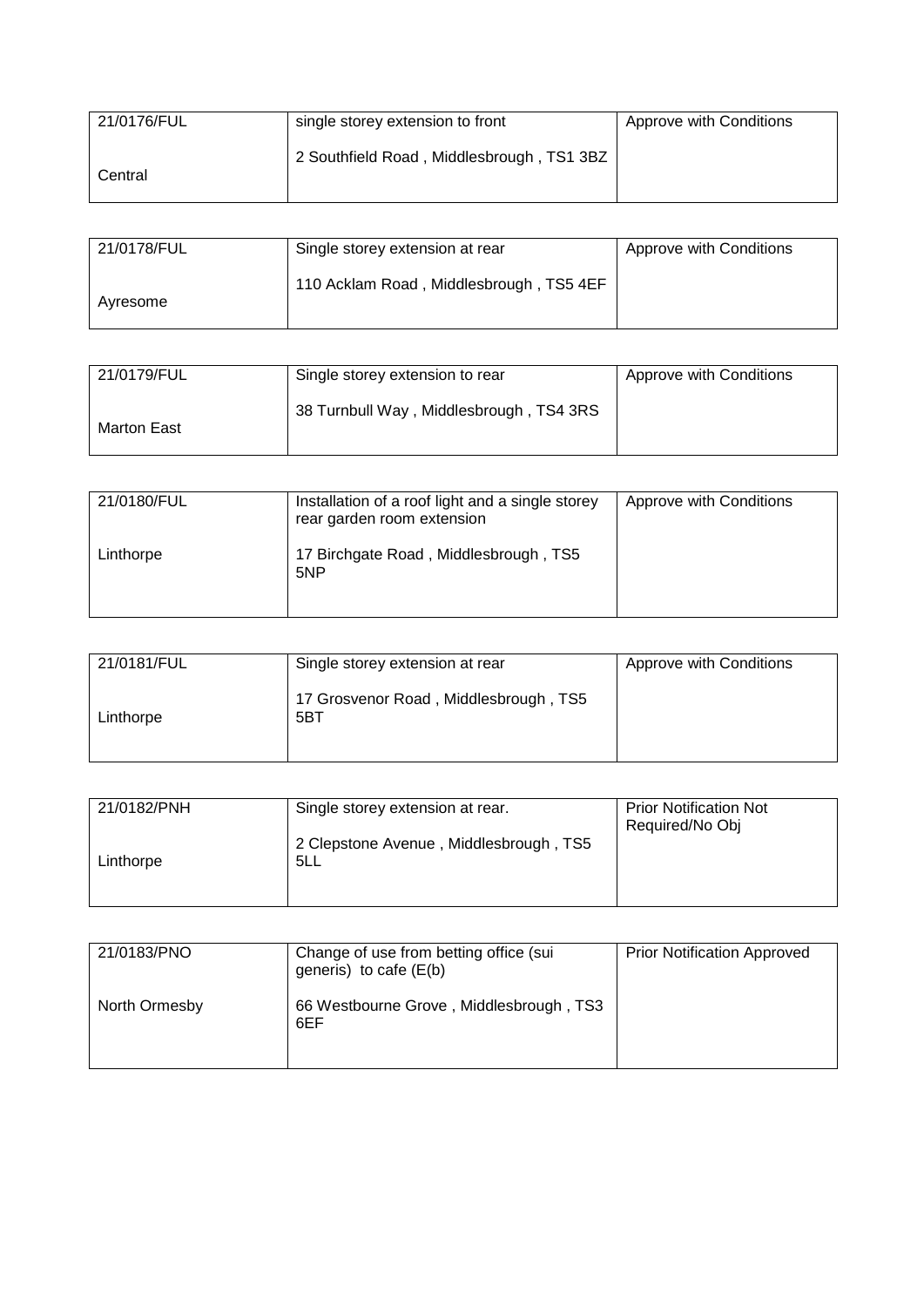| 21/0184/PNH | Single storey extension at rear.       | <b>Prior Notification Not</b> |
|-------------|----------------------------------------|-------------------------------|
|             |                                        | Required/No Obj               |
|             | 4 Farley Drive, Middlesbrough, TS5 8QT |                               |
| Ayresome    |                                        |                               |
|             |                                        |                               |

| 21/0186/CLD | Construction of 2no. proposed dormers with<br>aluminium windows to rear of the property. | Withdrawn |
|-------------|------------------------------------------------------------------------------------------|-----------|
| Marton East | 69 The Grove, Marton, Middlesbrough, TS7<br>8AL                                          |           |

| 21/0187/FUL | Single storey extension at rear.              | Approve with Conditions |
|-------------|-----------------------------------------------|-------------------------|
| Avresome    | 159 Heythrop Drive, Middlesbrough, TS5<br>8QJ |                         |

| 21/0188/FUL         | Single Storey Extension to rear     | Approve with Conditions |
|---------------------|-------------------------------------|-------------------------|
| Longlands/Beechwood | 5 The Green, Middlesbrough, TS4 3DP |                         |

| 21/0191/FUL | Two storey extension at side                   | Approve with Conditions |
|-------------|------------------------------------------------|-------------------------|
| Kader       | 29 Throckley Avenue, Middlesbrough, TS5<br>8LG |                         |

| 21/0193/FUL | Replacement of the exisitng roof tiles                     | Approve with Conditions |
|-------------|------------------------------------------------------------|-------------------------|
| Park        | 76 The Avenue, Linthorpe, Middlesbrough,<br><b>TS5 6SB</b> |                         |

| 21/0197/FUL | Single Storey Extension To Rear (Demolition<br>of Existing Conservatory) | <b>Approve with Conditions</b> |
|-------------|--------------------------------------------------------------------------|--------------------------------|
| Marton West | 256 Eagle Park, Middlesbrough, TS8 9QS                                   |                                |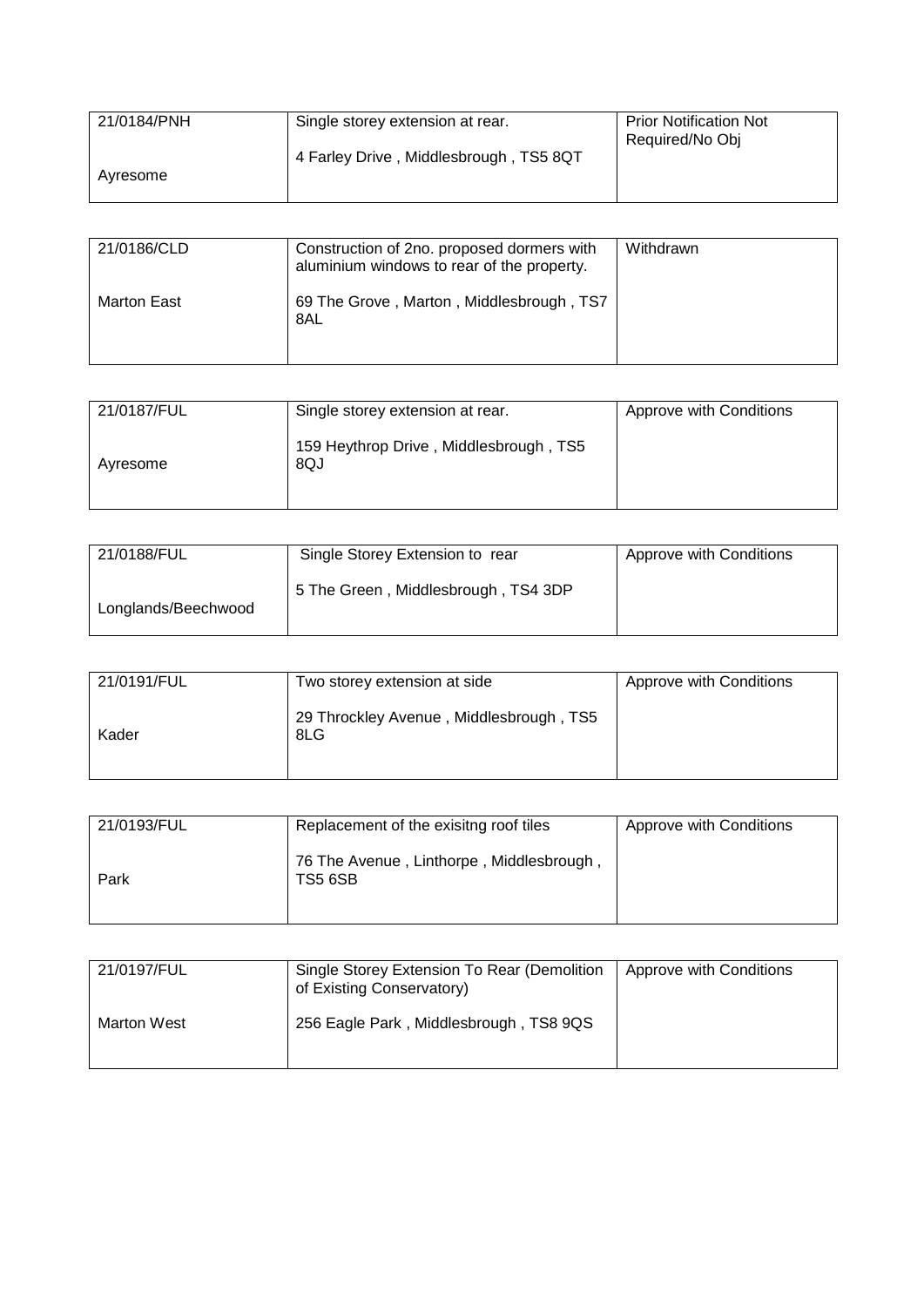| 21/0199/FUL | Single storey rear garden room extension      | Approve with Conditions |
|-------------|-----------------------------------------------|-------------------------|
| Acklam      | 45 Hatfield Avenue, Middlesbrough, TS5<br>7AY |                         |

| 21/0200/FUL | Single storey side and rear extension  | Approve with Conditions |
|-------------|----------------------------------------|-------------------------|
| Acklam      | 4 Belton Drive, Middlesbrough, TS5 7JB |                         |

| 21/0204/FUL | Single storey side extension                | Approve with Conditions |
|-------------|---------------------------------------------|-------------------------|
| Kader       | 49 Ruskin Avenue, Middlesbrough, TS5<br>8PG |                         |

| 21/0208/TPO | Removal of 1no Norwood Pine Tree                | Refused |
|-------------|-------------------------------------------------|---------|
| Marton East | 33 The Grove, Marton, Middlesbrough, TS7<br>8AF |         |

| 21/0209/FUL | Demolition of existing conservatory and<br>construction of a single storey rear extension | Refused |
|-------------|-------------------------------------------------------------------------------------------|---------|
| Park        | 81 Park Road South, Middlesbrough, TS5<br>6LE                                             |         |

| 21/0210/FUL                  | Single storey extension to side (demolition of<br>existing garage) | Approve with Conditions |
|------------------------------|--------------------------------------------------------------------|-------------------------|
| <b>Stainton And Thornton</b> | 15 Fawcett Avenue, Middlesbrough, TS8<br>9AR                       |                         |

| 21/0211/FUL         | Erection of single storey detached dining hall<br>with glazed canopy    | Approve with Conditions |
|---------------------|-------------------------------------------------------------------------|-------------------------|
| Longlands/Beechwood | Trinity Catholic College, Saltersgill Avenue,<br>Middlesbrough, TS4 3JW |                         |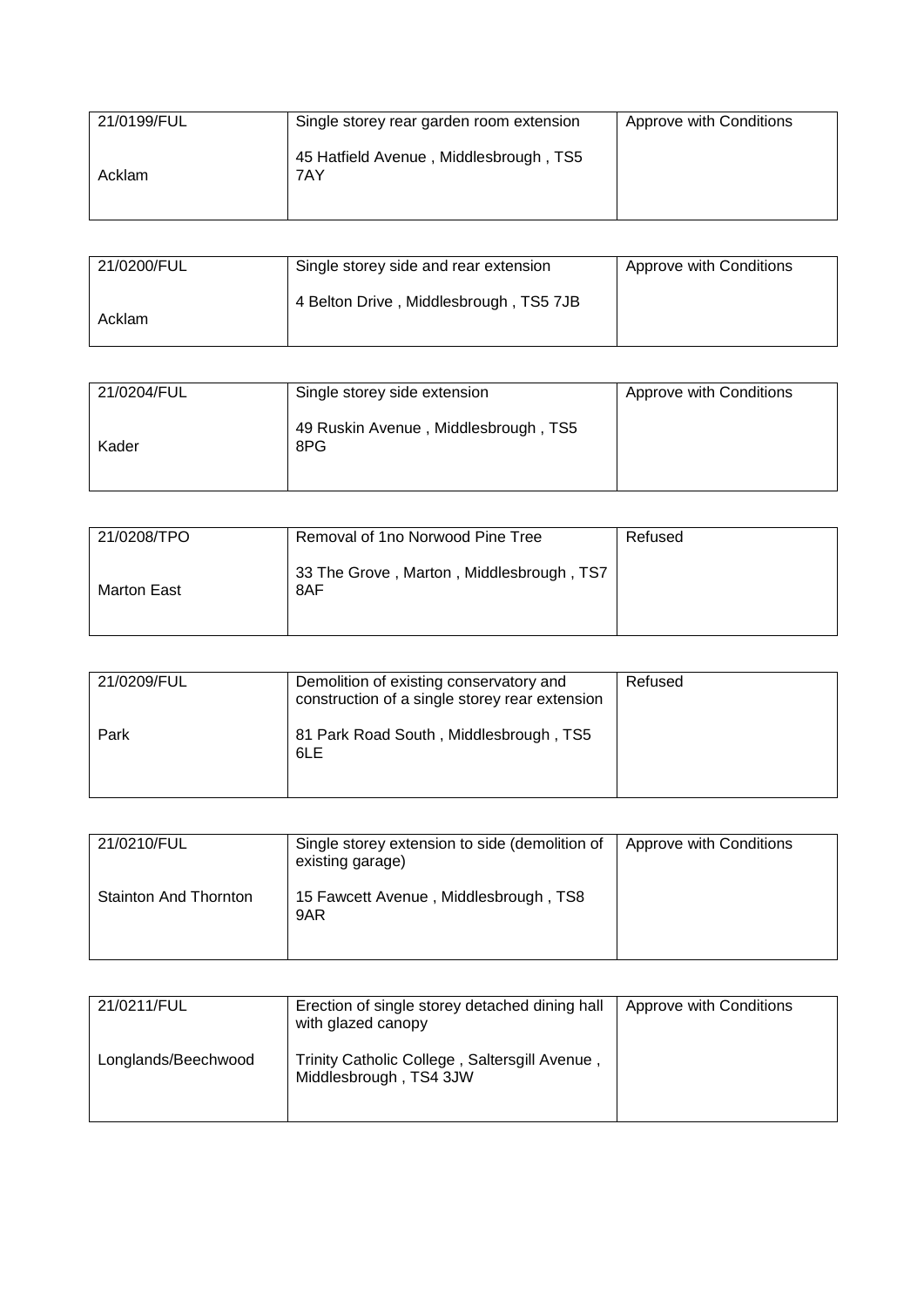| 21/0215/RCON | ENGINEERING OPERATIONS<br>ASSOCIATED WITH GROUND<br>REMEDIATION AND PREPARATION OF<br>THE SITE | No Objections |
|--------------|------------------------------------------------------------------------------------------------|---------------|
|              | PHASE 4 GRANGETOWN PRAIRIE SITE                                                                |               |

| 21/0218/TELPN | Proposed 16m Phase 8 Monopole C/W<br>wrapround Cabinet at base and associated<br>ancillary works.<br>Marton Road, Middlesbrough, TS4 2JF | <b>Prior Notification Not</b><br>Required/No Obj |
|---------------|------------------------------------------------------------------------------------------------------------------------------------------|--------------------------------------------------|
|               |                                                                                                                                          |                                                  |

| 21/0219/TELPN | Proposed 18m Phase 8 Monopole C/W<br>wrapround Cabinet at base and associated<br>ancillary works. | <b>Prior Notification Approved</b> |
|---------------|---------------------------------------------------------------------------------------------------|------------------------------------|
| Central       | A178, Middlesbrough, TS2 1AF,                                                                     |                                    |

| 21/0236/TELPN       | Proposed 15m Phase 8 Monopole C/W<br>wrapround Cabinet at base and associated<br>ancillary works. | <b>Prior Notification Not</b><br>Required/No Obj |
|---------------------|---------------------------------------------------------------------------------------------------|--------------------------------------------------|
| Longlands/Beechwood | Longlands Road, Middlesbrough, TS4 2LD                                                            |                                                  |

| 21/0237/AMD | Non Material Amendment to the wording of<br>Conditions 6 (Barriers / Gates) and 10<br>(Highway Works) in relation to Application                                                           | Approve |
|-------------|--------------------------------------------------------------------------------------------------------------------------------------------------------------------------------------------|---------|
| Central     | 20/0683/FUL (Erection of office building (B1)<br>with associated access, car and cycle<br>parking, services and landscaping)<br>Melrose House, 1 Melrose Street,<br>Middlesbrough, TS1 2HZ |         |

| 21/0222/FUL | Retrospective installation of ATM machine<br>and associated signage | Approve with Conditions |
|-------------|---------------------------------------------------------------------|-------------------------|
| Park        | 57 Cumberland Road, Middlesbrough, TS5<br>6PN                       |                         |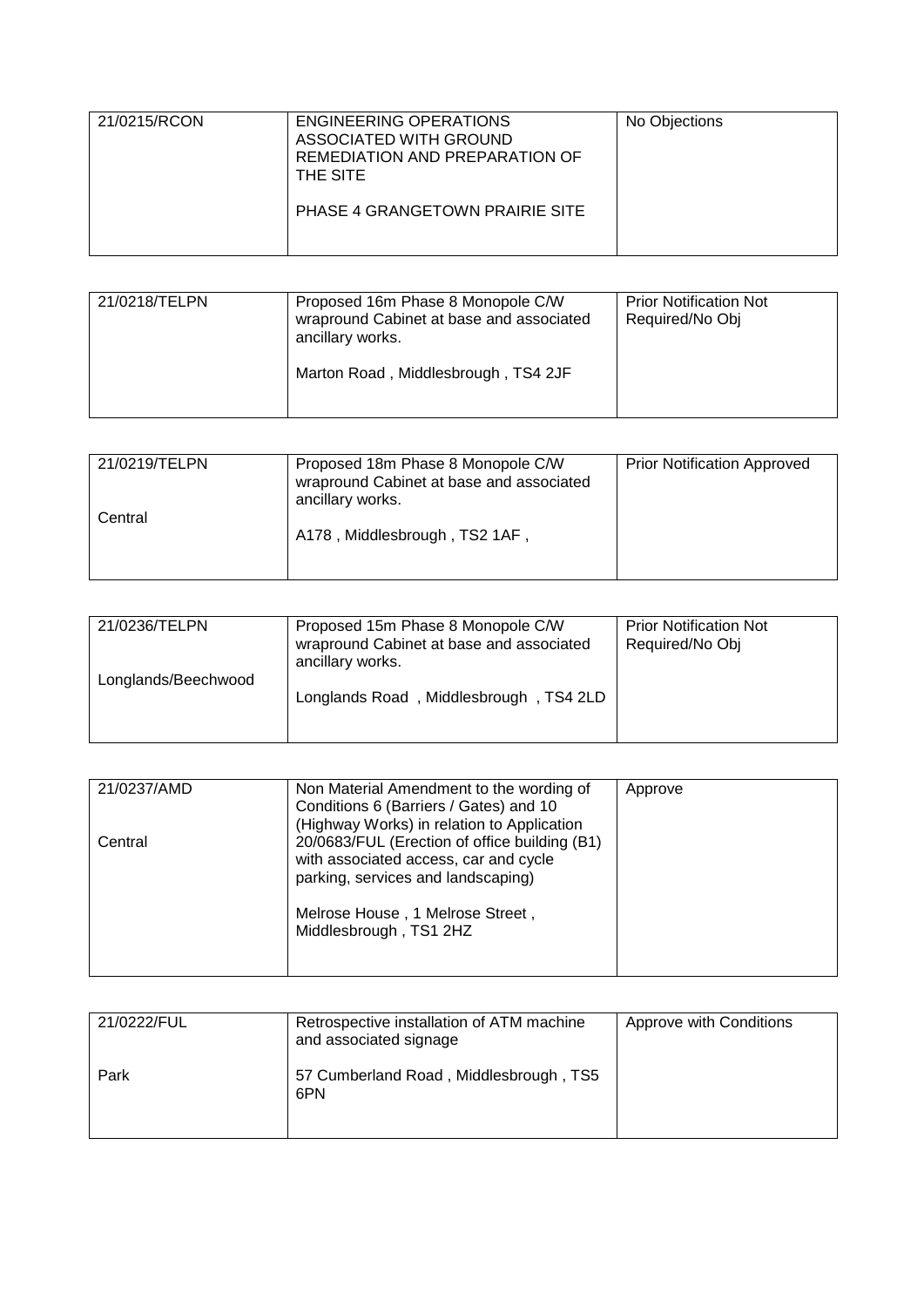| 21/0223/ADV | The retention of 1 no illuminated logo, panel<br>and 1no illuminated top sign, and 1no<br>illuminated bottom sign | Approve with Conditions |
|-------------|-------------------------------------------------------------------------------------------------------------------|-------------------------|
| Park        | 57 Cumberland Road, Middlesbrough, TS5<br>6PN                                                                     |                         |

| 21/0225/FUL | Installation of bi-fold doors to the rear | Approve with Conditions |
|-------------|-------------------------------------------|-------------------------|
| Acklam      | 18 Hustlers Way, Middlesbrough, TS5 7DT   |                         |

| 21/0226/FUL | Single storey front extension and two storey<br>side extension | Approve with Conditions |
|-------------|----------------------------------------------------------------|-------------------------|
| Trimdon     | 10 Gatenby Drive, Middlesbrough, TS5 8JL                       |                         |

| 21/0228/PNH | Single storey extension at rear.          | <b>Prior Notification Not</b><br>Required/No Obj |
|-------------|-------------------------------------------|--------------------------------------------------|
| Acklam      | 13 Britain Avenue, Middlesbrough, TS5 7AT |                                                  |

| 21/0234/DIS | Discharge of conditon nos. 4 (Surface Water<br>Drainage), 5 (Hard and Soft Landscaping), 6<br>(Details of Landscaping), 9 (Boundary                | <b>Full Discharge Conditions</b> |
|-------------|----------------------------------------------------------------------------------------------------------------------------------------------------|----------------------------------|
| Marton East | Treatments), and 11 (Details of Low Level<br>Lighting) of planning permission<br>M/FP/0699/16/P<br>58 The Grove, Marton, Middlesbrough, TS7<br>8AJ |                                  |

| 21/0235/FUL | Single storey side extension                             | Approve with Conditions |
|-------------|----------------------------------------------------------|-------------------------|
| Park        | 26 Westwood Avenue, Linthorpe,<br>Middlesbrough, TS5 5PX |                         |

| 21/0238/FUL         | Single Storey Extension to Rear              | Approve with Conditions |
|---------------------|----------------------------------------------|-------------------------|
| Longlands/Beechwood | 23 Roseberry Road, Middlesbrough, TS4<br>2LH |                         |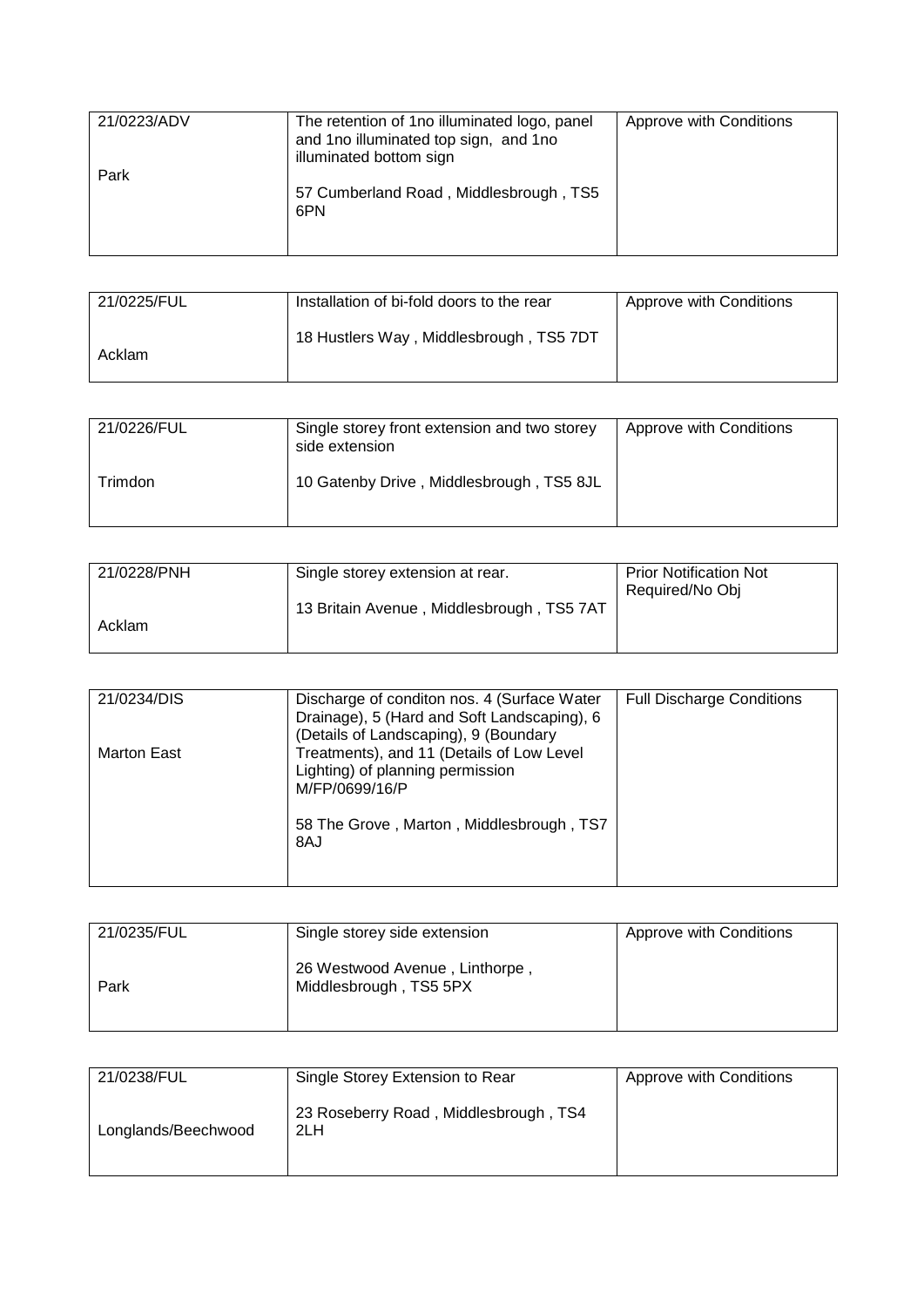| 21/0239/PNH | Single Storey Extension to Rear                | <b>Prior Notification Not</b><br>Required/No Obj |
|-------------|------------------------------------------------|--------------------------------------------------|
| Park        | 58 Westminster Road, Middlesbrough, TS5<br>6ND |                                                  |
|             |                                                |                                                  |

| 21/0240/SCON | Erection of waste pyrolysis plant building<br>(plastics to fuel facility) to includeapparatus,<br>hardstanding, access and associated works<br>Land West Of Exwold Technology Limited,<br>Haverton Hill Road, Billingham | No Objections |
|--------------|--------------------------------------------------------------------------------------------------------------------------------------------------------------------------------------------------------------------------|---------------|
|--------------|--------------------------------------------------------------------------------------------------------------------------------------------------------------------------------------------------------------------------|---------------|

| 21/0241/FUL | Single Storey Extension to Detached Garage<br>at Rear | Refused |
|-------------|-------------------------------------------------------|---------|
| Acklam      | 111 Glendale Road, Middlesbrough, TS5<br>7NH          |         |

| 21/0248/FUL        | Single storey extension to rear                      | Approve with Conditions |
|--------------------|------------------------------------------------------|-------------------------|
| <b>Marton West</b> | Summit House, Dixons Bank,<br>Middlesbrough, TS7 8PA |                         |

| 21/0253/TCA                  | Reduce height of 5 trees (2 Yew trees, 1<br>Cedar Tree & 2 Pear Trees) | 6 Weeks Expired |
|------------------------------|------------------------------------------------------------------------|-----------------|
| <b>Stainton And Thornton</b> | 9 Thornton Road, Middlesbrough, TS8 9BS                                |                 |

| 21/0254/PNH | Single storey extension to rear          | <b>Prior Notification Not</b> |
|-------------|------------------------------------------|-------------------------------|
|             |                                          | Required/No Obj               |
|             | 14 Larkspur Road, Middlesbrough, TS7 8RL |                               |
| Ladgate     |                                          |                               |
|             |                                          |                               |

| 21/0256/FUL | Two storey extension to the side and single<br>storey rear extension | Approve with Conditions |
|-------------|----------------------------------------------------------------------|-------------------------|
| Linthorpe   | 21 Dufton Road, Middlesbrough, TS5 5AW                               |                         |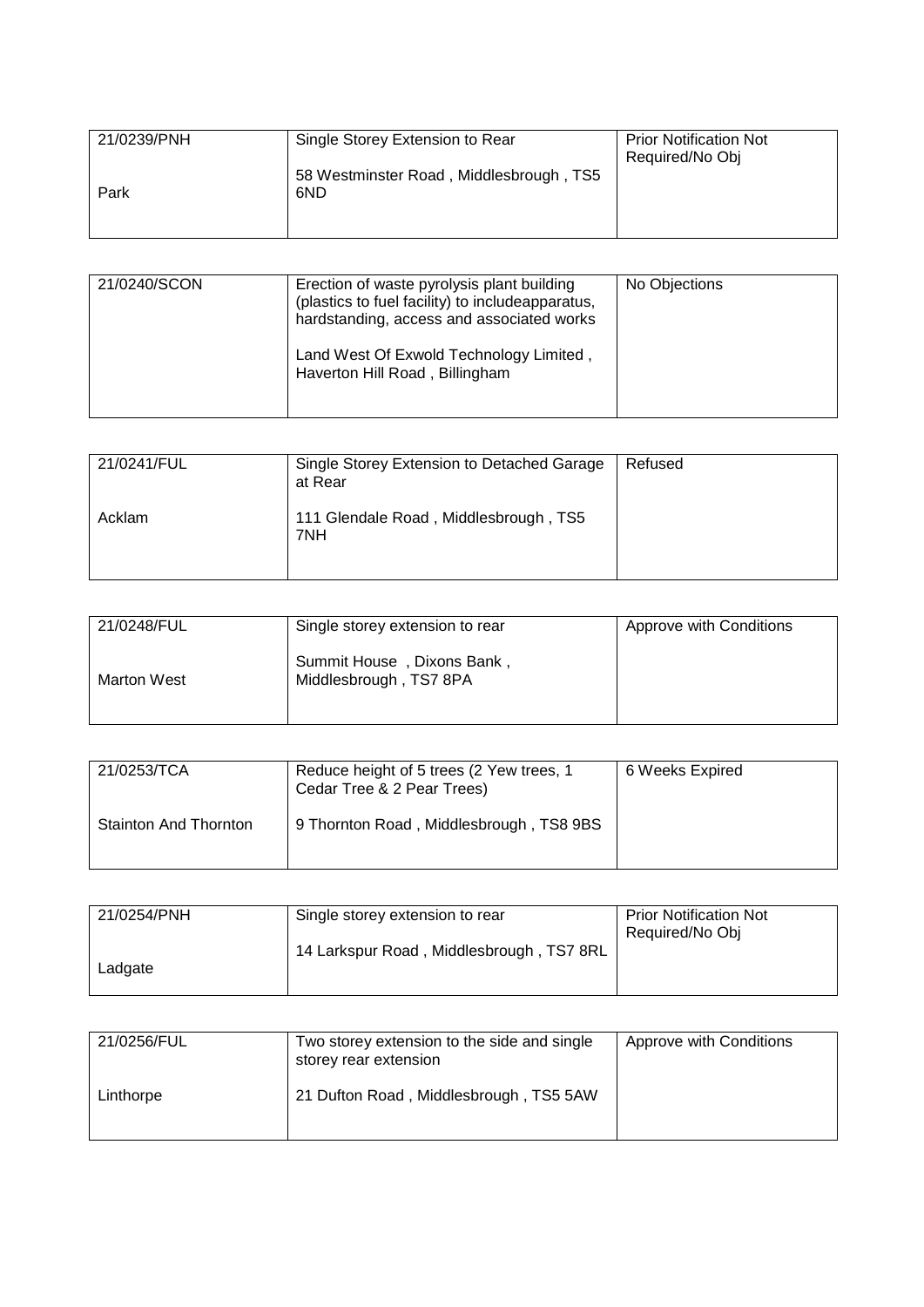| 21/0258/FUL | Dormer window extension to rear                             | Refused |
|-------------|-------------------------------------------------------------|---------|
| Newport     | Flat 2, 122 Crescent Road, Middlesbrough,<br><b>TS1 4QT</b> |         |

| 21/0259/FUL | Single storey side extension         | Approve with Conditions |
|-------------|--------------------------------------|-------------------------|
| Marton East | 16 Elm Drive, Middlesbrough, TS7 8BN |                         |

| 21/0262/FUL   | Single storey extension to rear/side | Approve with Conditions |
|---------------|--------------------------------------|-------------------------|
| Coulby Newham | 63 Ash Hill, Middlesbrough, TS8 0SX  |                         |

| 21/0273/PNH | Single storey extension at rear          | <b>Prior Notification Approved</b> |
|-------------|------------------------------------------|------------------------------------|
| Newport     | 68 Surrey Street, Middlesbrough, TS1 4QB |                                    |

| 21/0276/TCA | Various tree works in rear garden, including<br>reduction of 1 no. Conifer, removal of limb<br>from 1 no. Laurel, height reduction of 1 no. | No Objections |
|-------------|---------------------------------------------------------------------------------------------------------------------------------------------|---------------|
| Marton East | Bay, and shaping of 1 no. Hawthorn<br>77 The Grove, Marton, Middlesbrough, TS7<br>8AL                                                       |               |

| 21/0277/FUL | Single storey extension to side and front | Approve with Conditions |
|-------------|-------------------------------------------|-------------------------|
| Kader       | 572 Acklam Road, Middlesbrough, TS5 8BE   |                         |

| 21/0278/FUL | Two storey side extension, single storey rear<br>extension, single storey garage extension,<br>installation of a new first floor rear window | Approve with Conditions |
|-------------|----------------------------------------------------------------------------------------------------------------------------------------------|-------------------------|
| Marton East | and alterations to existing garage door to<br>form a window                                                                                  |                         |
|             | 42 Captain Cooks Crescent, Middlesbrough,<br>TS78NW                                                                                          |                         |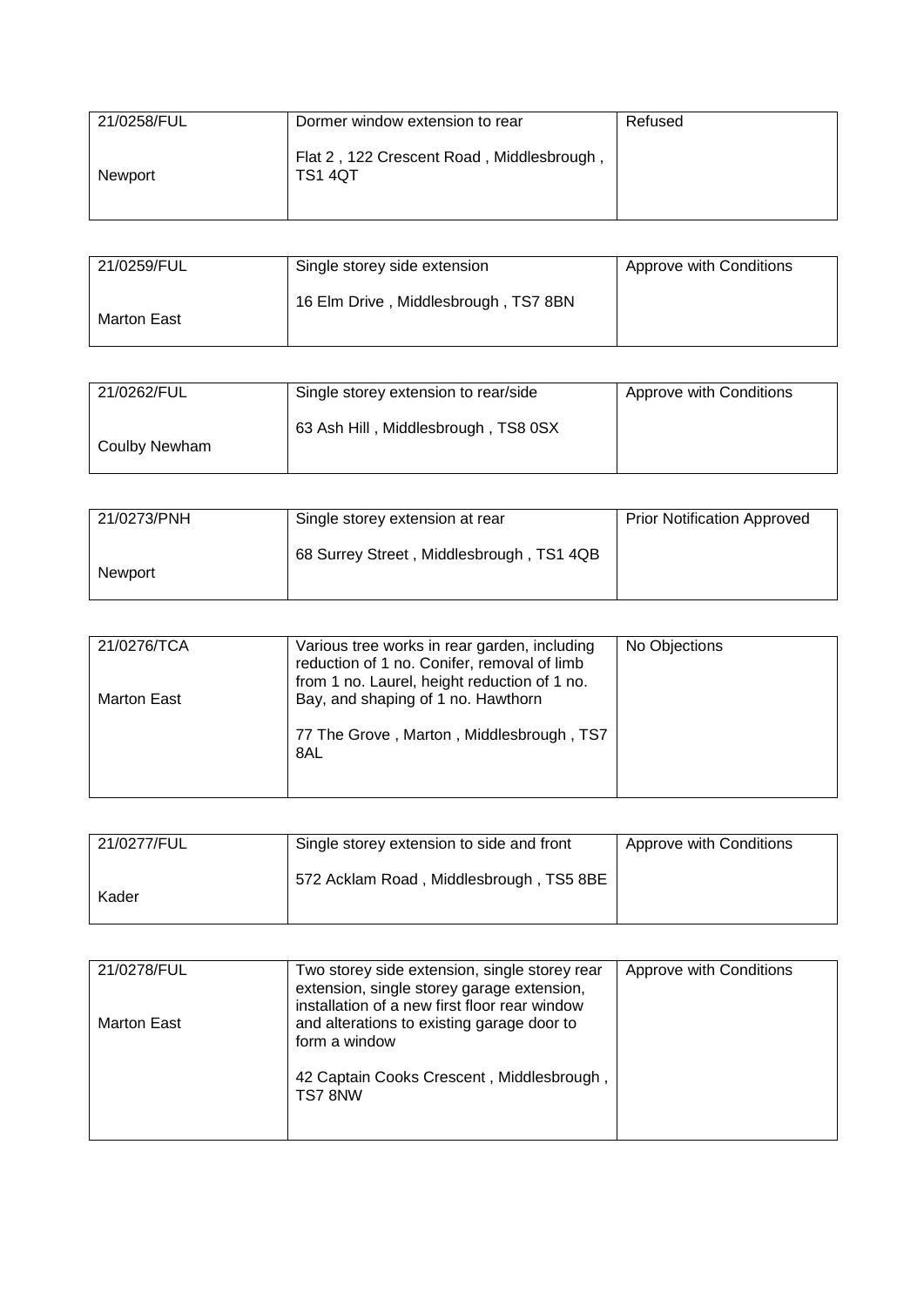| 21/0281/SCON | Below ground surface water pipe from the<br>approved Billingham Reach EnergyRecovery<br>Facility and connection to existing outfall to<br>the River Tees.<br>Tees Eco Electricity Generating Station,<br>Billingham Reach Industrial Estate, Stockton | No Objections |
|--------------|-------------------------------------------------------------------------------------------------------------------------------------------------------------------------------------------------------------------------------------------------------|---------------|
|              |                                                                                                                                                                                                                                                       |               |

| 21/0283/FUL   | Remove garage door to form a window<br>opening (plus internal alterations) | Approve with Conditions |
|---------------|----------------------------------------------------------------------------|-------------------------|
| Coulby Newham | 36 Barberry, Middlesbrough, TS8 0XG                                        |                         |

| 21/0284/TCA                  | Removal of Cedar at rear               | No Objections |
|------------------------------|----------------------------------------|---------------|
| <b>Stainton And Thornton</b> | 8 Meldyke Lane, Middlesbrough, TS8 9AZ |               |

| 21/0286/FUL | Single storey extension to front.              | Approve with Conditions |
|-------------|------------------------------------------------|-------------------------|
| Nunthorpe   | 25 Nunthorpe Gardens, Middlesbrough,<br>TS70GA |                         |

| 21/0306/AMD | Non material amendment to application<br>20/0198/FUL including alterations to external<br>elevations, window arrangements, balconies,<br>materials and landscaping | Approve |
|-------------|--------------------------------------------------------------------------------------------------------------------------------------------------------------------|---------|
|             | Land At Lower East Street, Commercial<br>Street And Durham Street, St Hilda's,<br>Middlesbrough                                                                    |         |

| 21/0338/TCA | Crown reduction and thinning works to Plum<br>tree, Elder tree, Cherry and Apple trees in<br>rear garden | No Objections |
|-------------|----------------------------------------------------------------------------------------------------------|---------------|
| Park        | 57 The Avenue, Linthorpe, Middlesbrough,<br>TS5 6QU                                                      |               |